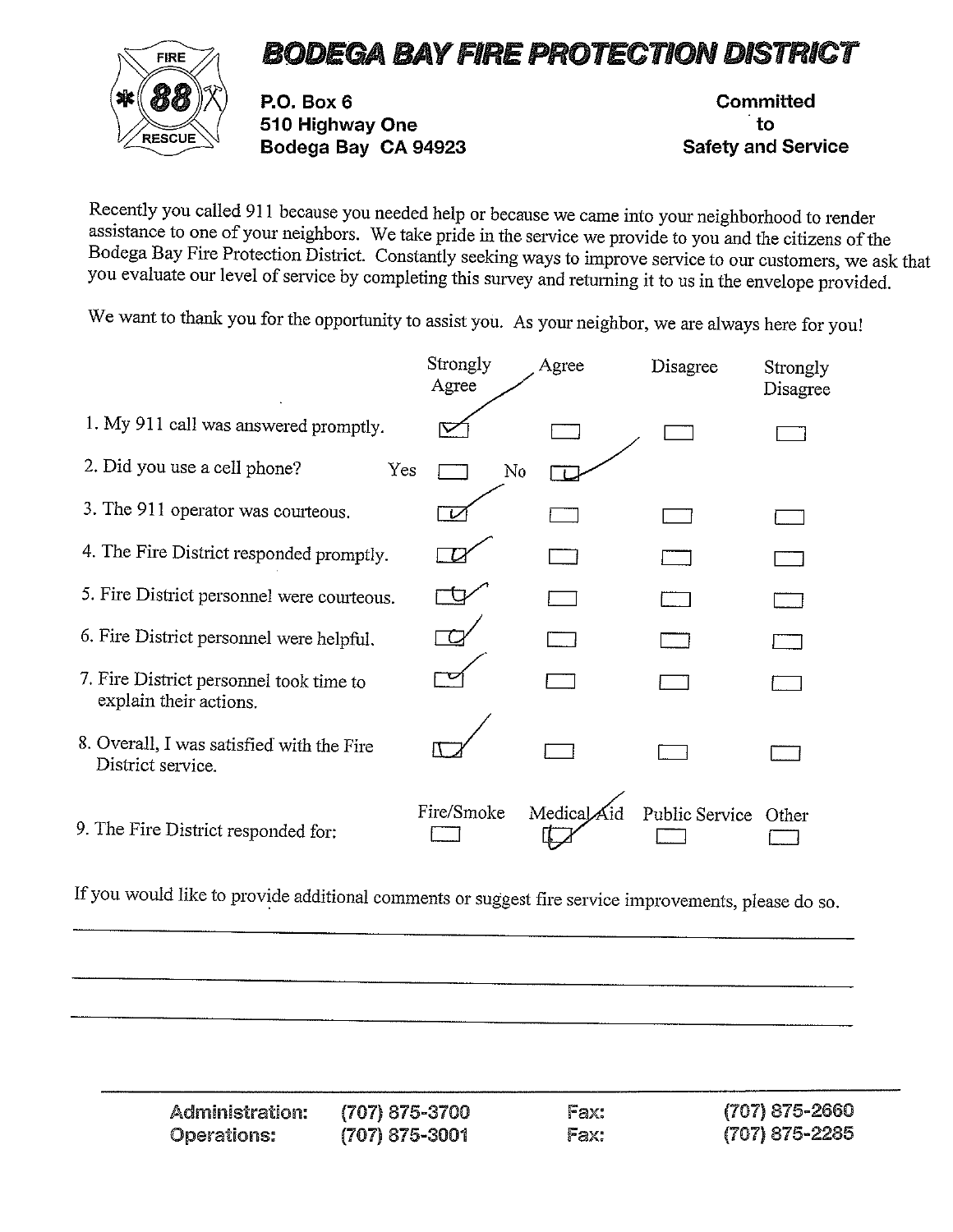## BODEGA BAYFIRE PROTECTION DISTRICT



RO. Box 6 510 Highway One Bodega Bay CA 94923

**Committed** to Safety and Service

Recently you called <sup>911</sup> because you needed help or because we came into your neighborhood to render assistance to one of your neighbors. We take pride in the service we provide to you and the citizens of the Bodega Bay Fire Protection District. Constantly seeking ways to improve service to our customers, we ask that you evaluate our level of service by completing this survey and returning it to us in the envelope provided.

We want to thank you for the opportunity to assist you. As your neighbor, we are always here for you!

|                                                                   | Strongly<br>Agree | Agree        | Disagree             | Strongly<br>Disagree |
|-------------------------------------------------------------------|-------------------|--------------|----------------------|----------------------|
| 1. My 911 call was answered promptly.                             |                   |              |                      | Idrit kn             |
| 2. Did you use a cell phone?<br>Yes                               | No                |              |                      | a passerby.          |
| 3. The 911 operator was courteous.                                |                   | I don't know |                      |                      |
| 4. The Fire District responded promptly.                          |                   |              |                      |                      |
| 5. Fire District personnel were courteous.                        |                   |              |                      |                      |
| 6. Fire District personnel were helpful.                          |                   |              |                      |                      |
| 7. Fire District personnel took time to<br>explain their actions. |                   |              |                      |                      |
| 8. Overall, I was satisfied with the Fire<br>District service.    |                   |              |                      |                      |
| 9. The Fire District responded for:                               | Fire/Smoke        | Medical Aid  | Public Service Other |                      |

In the processional care shat -~  $\frac{1}{2}$   $\frac{1}{2}$   $\frac{1}{2}$   $\frac{1}{2}$ ケク ~ <u>In their skilled Carl</u>

| <b>Administration:</b> | (707) 875-3700 | Fax: | (707) 875-2660 |
|------------------------|----------------|------|----------------|
| Operations:            | (707) 875-3001 | Fax: | (707) 875-2285 |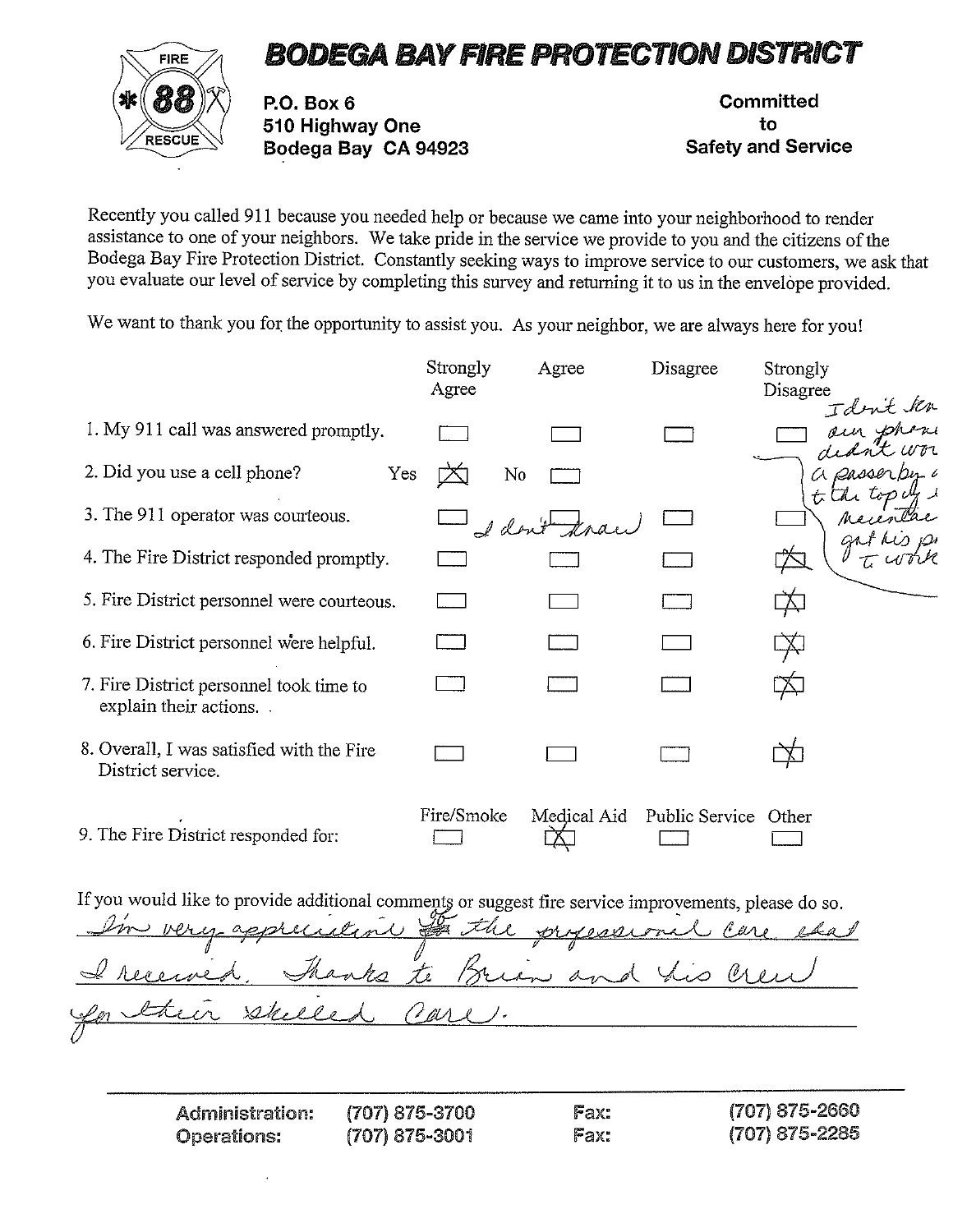## BODEGA BAYFIRE PROTECTION DISTRICT



P.O. Box 6 Committed '~ h~-\_\_\_-4. <sup>1</sup> <sup>510</sup> Highway One to Vz~E~ Bodega Bay CA <sup>94923</sup> Safety and Service

Recently you called 911 because you needed help or because we came into your neighborhood to render<br>assistance to one of your neighbors. We take pride in the service we provide to you and the citizens of the<br>Bodega Bay Fir you evaluate our level of service by completing this survey and returning it to us in the envelope provided.

We want to thank you for the opportunity to assist you. As your neighbor, we are always here for you!

|                                                                   | Strongly<br>Agree | Agree       | Disagree             | Strongly<br>Disagree |
|-------------------------------------------------------------------|-------------------|-------------|----------------------|----------------------|
| 1. My 911 call was answered promptly.                             |                   |             |                      |                      |
| 2. Did you use a cell phone?<br>Yes                               | No<br>المملا      |             |                      |                      |
| 3. The 911 operator was courteous.                                |                   |             |                      |                      |
| 4. The Fire District responded promptly.                          |                   |             |                      |                      |
| 5. Fire District personnel were courteous.                        | مسمو              |             |                      |                      |
| 6. Fire District personnel were helpful.                          |                   |             |                      |                      |
| 7. Fire District personnel took time to<br>explain their actions. | فلتحمي            |             |                      |                      |
| 8. Overall, I was satisfied with the Fire<br>District service.    | A plus            |             |                      |                      |
| 9. The Fire District responded for:                               | Fire/Smoke        | Medical Aid | Public Service Other |                      |

 $m \sim \sqrt{L/m}$ 1001 <u>ssoass</u> <u>remen iver</u> <u>nning thri</u> can B thin beon a lone betten, erill

| <b>Administration:</b> | (707) 875-3700 | -ax: | (707) 875-2660 |
|------------------------|----------------|------|----------------|
| Operations:            | (707) 875-3001 | rax: | (707) 875-2285 |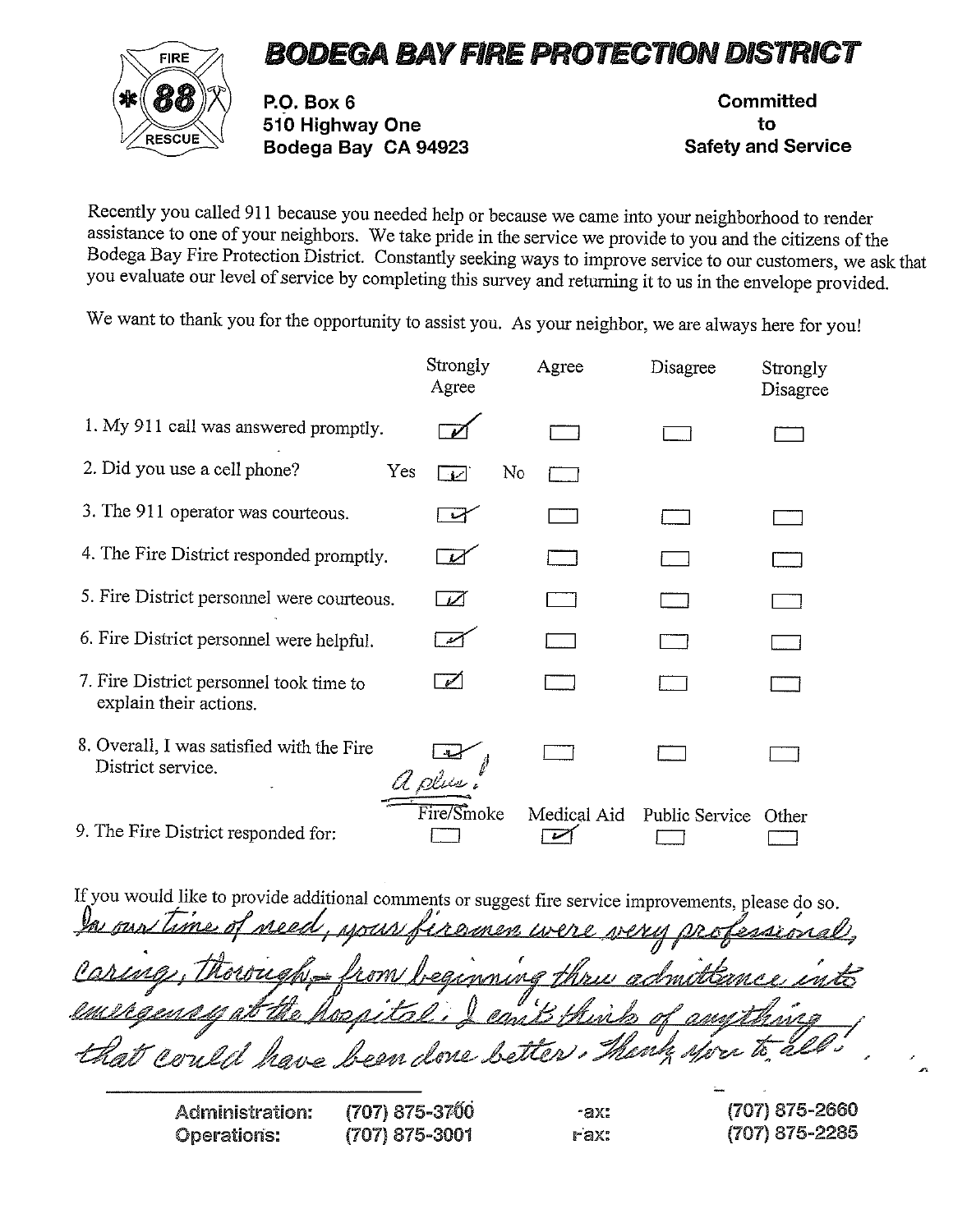## BODEGA BAVFIRE PROTECTION DISTRICT



P.O. Box 6 Committed ि 2000 का 2000 को उन्होंने पर प्रशासन कर से स्टेश्य कर प्रोग्रेसिडिया का अधिकारित कर प्रोग्रेसिडिया का अधिकार<br>अस्टाउट Bodega Bay CA 94923 Safety and Service

Recently you called 911 because you needed help or because we came into your neighborhood to render assistance to one of your neighbors. We take pride in the service we provide to you and the citizens of the Bodega Bay Fir

We want to thank you for the opportunity to assist you. As your neighbor, we are always here for you!

|                                                                   | Strongly<br>Agree | Agree              | Disagree             | Strongly<br>Disagree |
|-------------------------------------------------------------------|-------------------|--------------------|----------------------|----------------------|
| 1. My 911 call was answered promptly.                             | Funda             |                    |                      |                      |
| 2. Did you use a cell phone?<br>Yes                               | No.               | <b>REAL</b>        |                      |                      |
| 3. The 911 operator was courteous.                                | <b>All Street</b> |                    |                      |                      |
| 4. The Fire District responded promptly.                          | 經                 |                    |                      |                      |
| 5. Fire District personnel were courteous.                        | 編者                |                    |                      |                      |
| 6. Fire District personnel were helpful.                          | <b>REA</b>        |                    |                      |                      |
| 7. Fire District personnel took time to<br>explain their actions. | 梅藏                |                    |                      |                      |
| 8. Overall, I was satisfied with the Fire<br>District service.    | <b>KART</b>       |                    |                      |                      |
| 9. The Fire District responded for:                               | Fire/Smoke        | Medical Aid<br>523 | Public Service Other |                      |

| If you would like to provide additional comments or suggest fire service improvements, please do so. |                       |      |                                                                                                                                                   |
|------------------------------------------------------------------------------------------------------|-----------------------|------|---------------------------------------------------------------------------------------------------------------------------------------------------|
| My multiple calls to you this year have been totally unanticipated and                               |                       |      |                                                                                                                                                   |
|                                                                                                      |                       |      | unexpectedly critical. Your proupt and efficient and concerned too poiso<br>Kave definitely been connected to the fact that I am still have at my |
| advanced age of 95.                                                                                  |                       |      |                                                                                                                                                   |
|                                                                                                      |                       |      | Goar presence is a major decision in feeling secure-about gaing home                                                                              |
| in a few days. I will have part time help for a while and sincerely                                  |                       |      |                                                                                                                                                   |
| hope better health is in thousay.                                                                    | Meanwhile, THANK YOU! |      |                                                                                                                                                   |
| <b>Administration:</b>                                                                               | $(707)$ 875-3700      | Fax: | (707) 875-2660                                                                                                                                    |
| <b>Operations:</b>                                                                                   | $(707)$ 875-3001      | Fax: | (707) 875-2285                                                                                                                                    |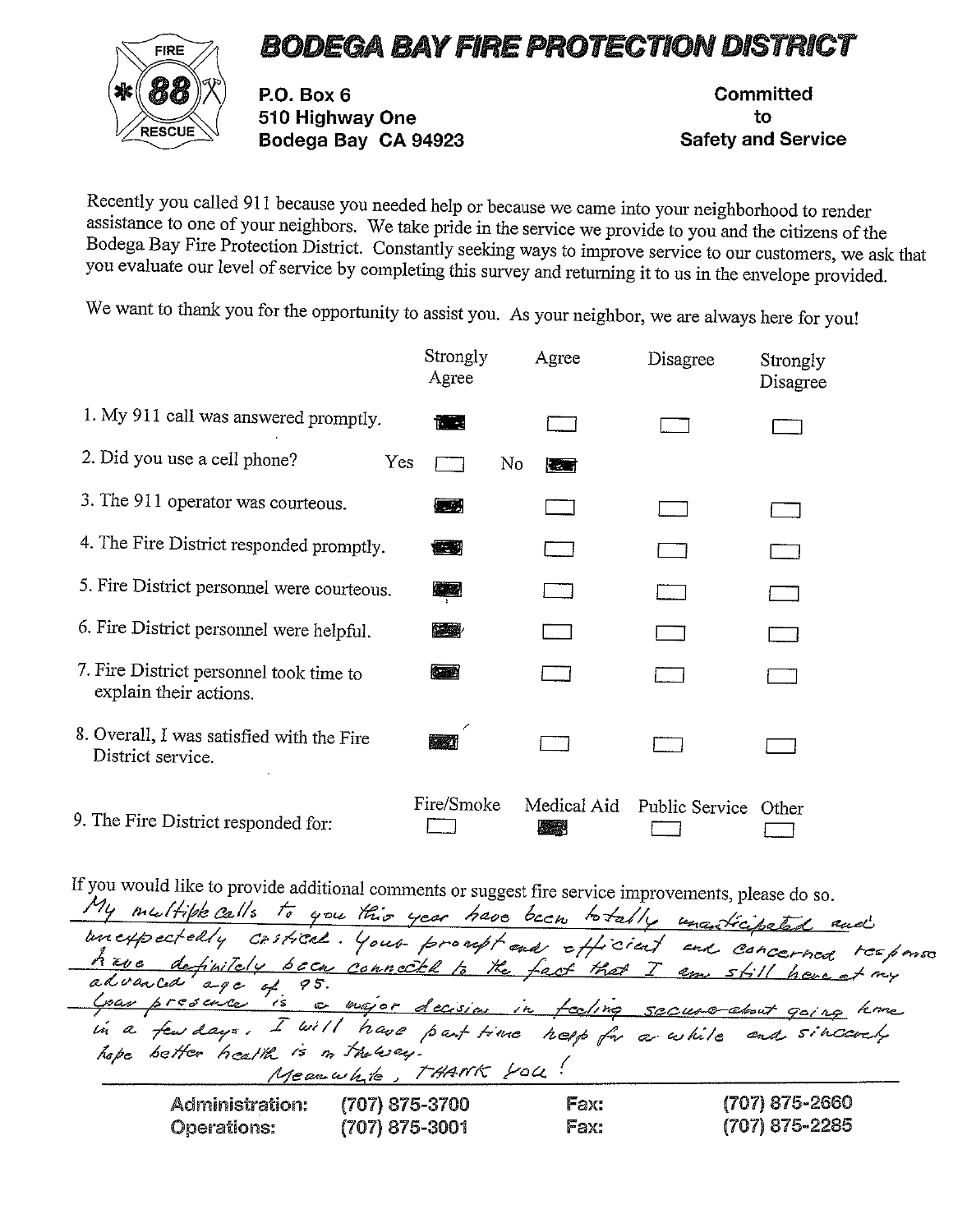## FIRE 7 BODEGA BAY FIRE PROTECTION DISTRICT



P.O. Box 6 Committed <sup>510</sup> Highway One to RESCUE Bodega Bay CA <sup>94923</sup> Safety and Service

Recently you called 911 because you needed help or because we came into your neighborhood to render assistance to one of your neighbors. We take pride in the service we provide to you and the citizens of the Bodega Bay Fire Protection District. Constantly seeking ways to improve service to our customers, we ask that you evaluate our level of service by completing this survey and returning it to us in the envelope provided.

We want to thank you for the opportunity to assist you. As your neighbor, we are always here for you!

|                                                                   | Strongly<br>Agree  | Agree        | Disagree             | Strongly<br>Disagree |
|-------------------------------------------------------------------|--------------------|--------------|----------------------|----------------------|
| 1. My 911 call was answered promptly.                             | ↣                  |              |                      |                      |
| 2. Did you use a cell phone?<br>Yes                               |                    | No<br>$\geq$ |                      |                      |
| 3. The 911 operator was courteous.                                | $\scriptstyle\sim$ |              |                      |                      |
| 4. The Fire District responded promptly.                          | $\bowtie$          |              |                      |                      |
| 5. Fire District personnel were courteous.                        | 贤                  |              |                      |                      |
| 6. Fire District personnel were helpful.                          | ⊵⊴                 |              |                      |                      |
| 7. Fire District personnel took time to<br>explain their actions. |                    |              |                      |                      |
| 8. Overall, I was satisfied with the Fire<br>District service.    |                    |              |                      |                      |
| 9. The Fire District responded for:                               | Fire/Smoke         | Medical Aid  | Public Service Other |                      |

If you would like to provide additional comments or suggest fire service improvements, please do so.

Administration: (707) 875-3700 Fax: (707) 875-2660 Operations: (707) 875-3001 Fax: (707) 875-2285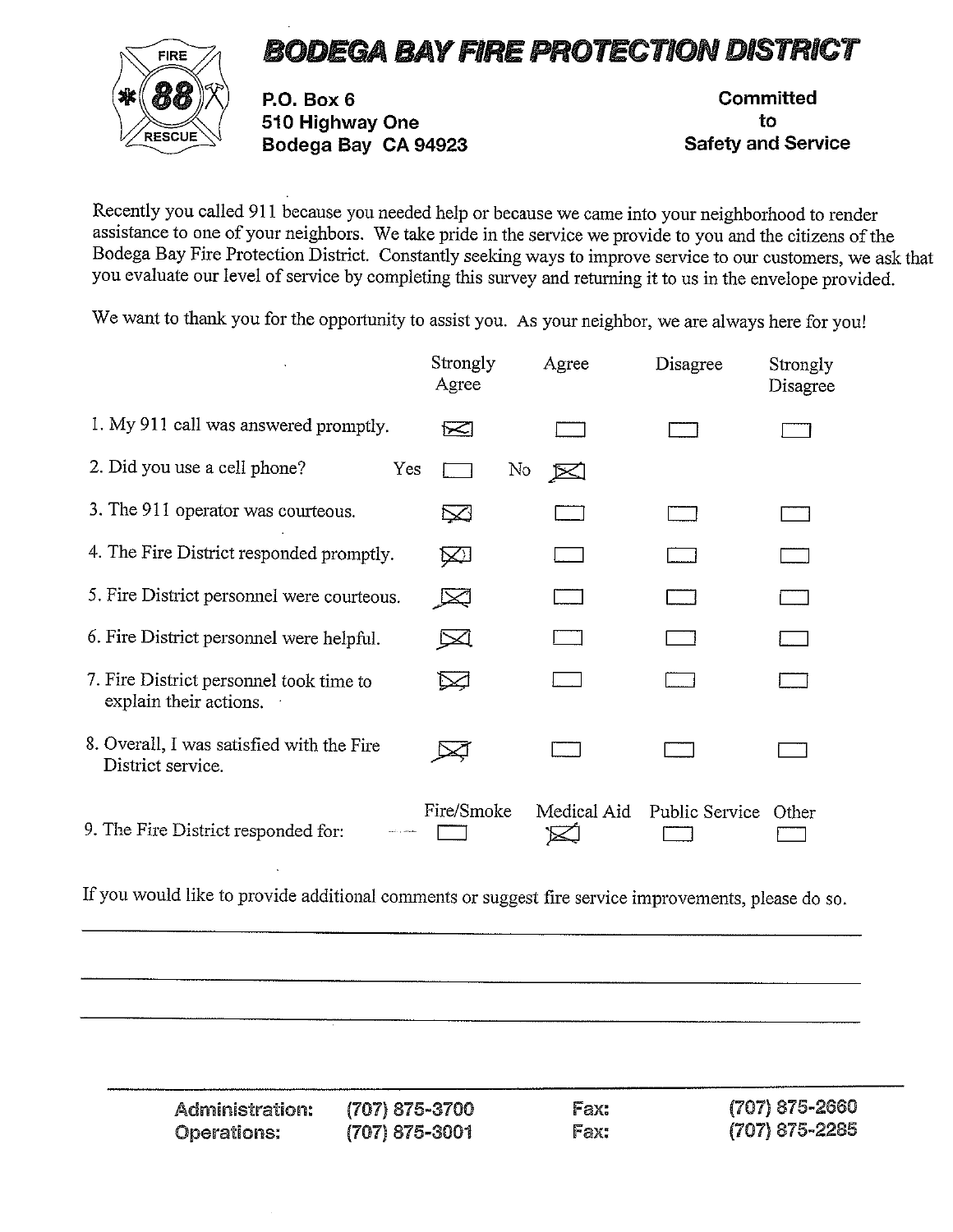## BODEGA BAYFIRE PROTECTION DISTRICT



RO. Box 6 510 Highway One Bodega Bay CA 94923

Committed to Safety and Service

Recently you called 911 because you needed help or because we came into your neighborhood to render<br>assistance to one of your neighbors. We take pride in the service we provide to you and the citizens of the<br>Bodega Bay Fir you evaluate our level of service by completing this survey and returning it to us in the envelope provided.

We want to thank you for the opportunity to assist you. As your neighbor, we are always here for you!

|                                                                   | Strongly<br>Agree | Agree               | Disagree       | Strongly<br>Disagree |
|-------------------------------------------------------------------|-------------------|---------------------|----------------|----------------------|
| 1. My 911 call was answered promptly.                             |                   |                     |                |                      |
| 2. Did you use a cell phone?<br>Yes                               |                   | N <sub>0</sub>      |                |                      |
| 3. The 911 operator was courteous.                                |                   |                     |                |                      |
| 4. The Fire District responded promptly.                          | 像第一               |                     |                |                      |
| 5. Fire District personnel were courteous.                        | man               |                     |                |                      |
| 6. Fire District personnel were helpful.                          | <b>AVV</b>        |                     |                |                      |
| 7. Fire District personnel took time to<br>explain their actions. | <b>TAVE</b>       |                     |                |                      |
| 8. Overall, I was satisfied with the Fire<br>District service.    | 全體                |                     |                |                      |
| 9. The Fire District responded for:                               | Fire/Smoke        | Medical Aid<br>MK H | Public Service | Other                |

| $\sim$ received.       |                | $\mathcal{F}_{\mathbf{a}}$ |                                                                                          |
|------------------------|----------------|----------------------------|------------------------------------------------------------------------------------------|
|                        |                |                            | <b>Change</b>                                                                            |
|                        |                | $\mathbb{R}^d$             | $U_{\text{out}}^{\text{out}}$<br>WAPTR<br>$U^{\mu}$<br>22 Konne                          |
| <b>Administration:</b> | (707) 875-3700 | Fax:                       | (707) 875-2660                                                                           |
| <b>Operations:</b>     | (707) 875-3001 | Fax:                       | (707) 875-2285<br>N OU<br>್ರಕಿರಸ್ತೆ<br>$\setminus \overline{\Omega} : \overline{\Omega}$ |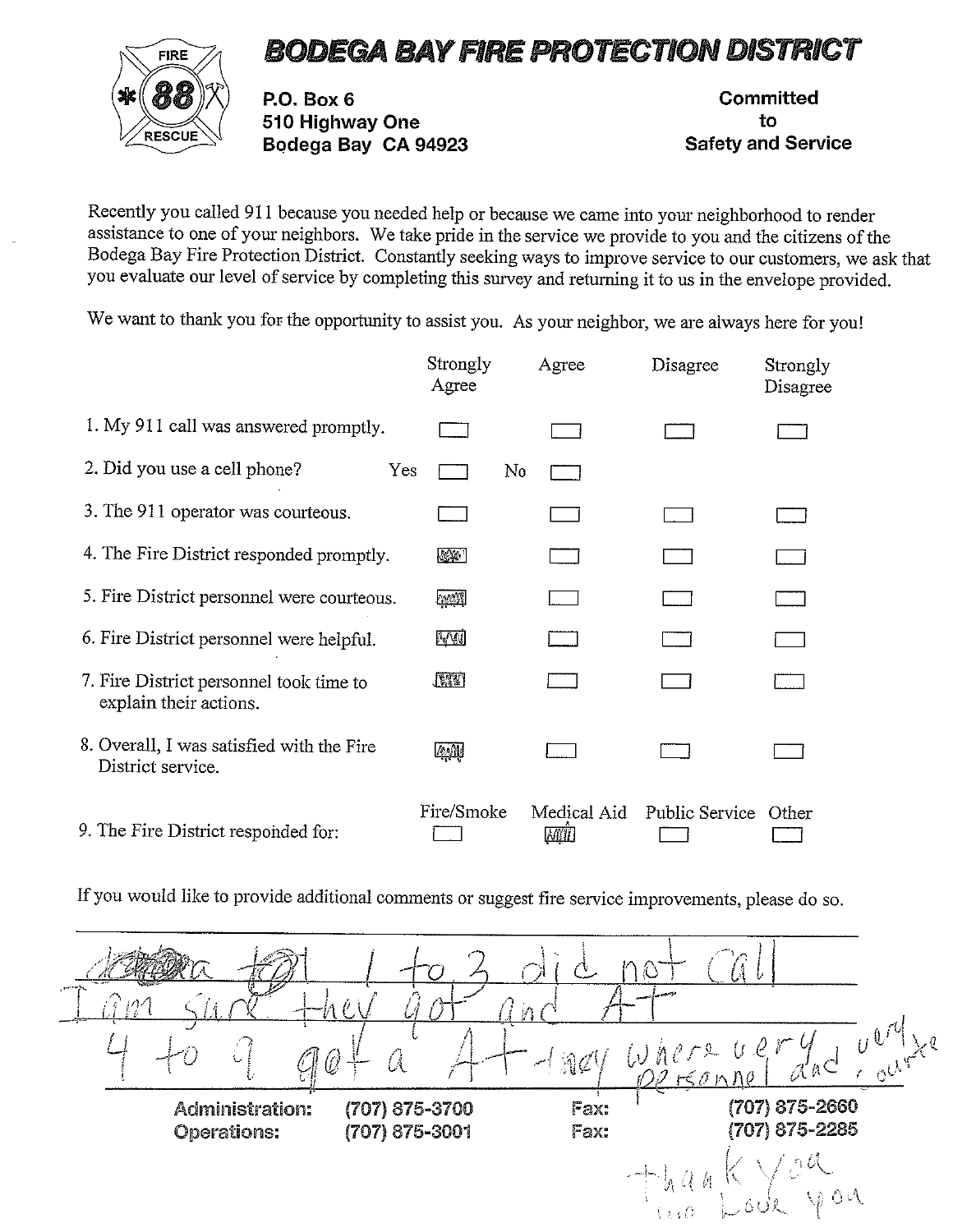



Ж (Об) / Р.О. Box 6 Committed Committed<br>— 510 Highway One to to to Safety and Service<br>— Bodega Bay CA 94923 Safety and Service

Recently you called 911 because you needed help. We take pride in the service we provide to you and to the citizens of the Bodega Bay Fire Protection District. We are constantly seeking ways to improve service to our custo

We want to thank you for the opportunity to assist you. As your neighbor, we are always here for you!

|                                                                   | Strongly<br>Agree | Agree       | Disagree              | Strongly<br>Disagree |
|-------------------------------------------------------------------|-------------------|-------------|-----------------------|----------------------|
| 1. My 911 call was answered promptly.                             |                   |             |                       |                      |
| 2. Did you use a cell phone?<br>Yes                               | No                |             |                       |                      |
| 3. The 911 operator was courteous.                                |                   |             |                       |                      |
| 4. The Fire District responded promptly.                          |                   |             |                       |                      |
| 5. Fire District personnel were courteous.                        |                   |             |                       |                      |
| 6. Fire District personnel were helpful.                          |                   |             |                       |                      |
| 7. Fire District personnel took time to<br>explain their actions. |                   |             |                       |                      |
| 8. Overall, I was satisfied with the Fire<br>District service.    |                   |             |                       |                      |
| 9. The Fire District responded for:                               | Fire/Smoke        | Medical Aid | <b>Public Service</b> | Other                |

If you would like to provide additional comments or suggest fire service improvements, please do so.

Administration: (707) 875-3700 Fax: (707) 875-2660<br>Operations: (707) 875-3001 Fax: (707) 875-2285 Operations: (707) 875-3001 Fax: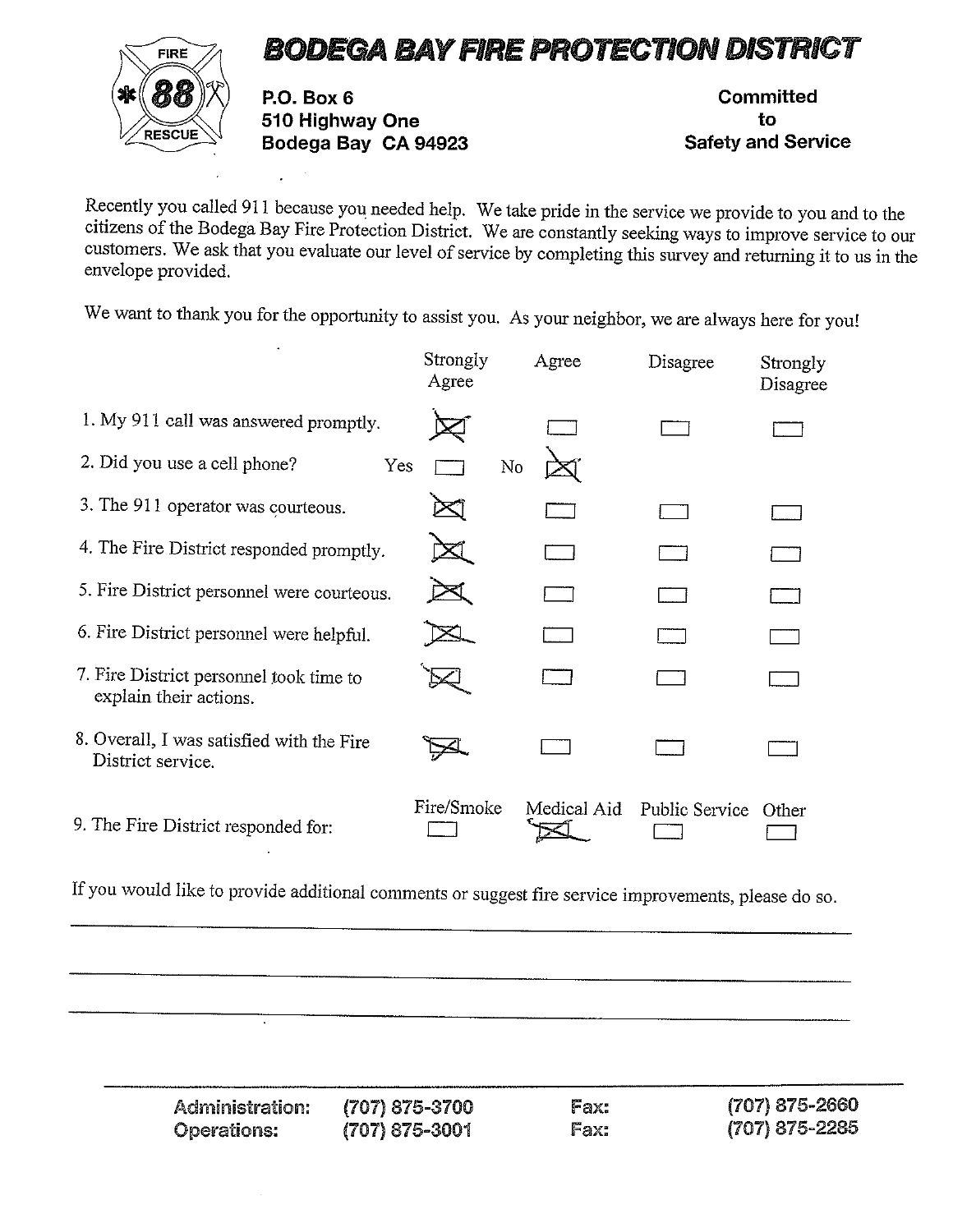## FIRE 77 BODEGA BAY FIRE PROTECTION DISTRICT



P.O. Box 6 Committed <sup>510</sup> Highway One to RESCUE Bodega Bay CA <sup>94923</sup> Safety and Service

Recently you called 911 because you needed help or because we came into your neighborhood to render assistance to one of your neighbors. We take pride in the service we provide to you and the citizens of the Bodega Bay Fir

We want to thank you for the opportunity to assist you. As your neighbor, we are always here for you!

|                                                                   | Strongly<br>Agree | Agree       | Disagree       | Strongly<br>Disagree |  |
|-------------------------------------------------------------------|-------------------|-------------|----------------|----------------------|--|
| 1. My 911 call was answered promptly. $\mathcal{N}/\mathcal{N}$   |                   |             |                |                      |  |
| 2. Did you use a cell phone? $\sqrt[k]{\mathcal{F}}$<br>Yes       |                   | No          |                |                      |  |
| 3. The 911 operator was courteous.<br>$\sqrt{1}$                  |                   |             |                |                      |  |
| 4. The Fire District responded promptly.                          |                   |             |                |                      |  |
| 5. Fire District personnel were courteous.                        | $\rtimes$         |             |                |                      |  |
| 6. Fire District personnel were helpful.                          |                   |             |                |                      |  |
| 7. Fire District personnel took time to<br>explain their actions. |                   |             |                |                      |  |
| 8. Overall, I was satisfied with the Fire<br>District service.    |                   |             |                |                      |  |
| 9. The Fire District responded for:                               | Fire/Smoke        | Medical Aid | Public Service | Other                |  |

If you would like to provide additional comments or suggest fire service improvements, please do so. aws Weve awesome rina  $\frac{\epsilon_{\text{ON}}}{\sqrt{2}}$  in juked his arm at a wedding <u>aw</u>s Were

 $-$  home from the fire  $\frac{1}{2}$  the took the fime  $111R$ roads to  $n$ ough the  $closed$ rnvsO4 <u>as It he had a severe</u> Were ax in a "Fax: (707) 875-2660 ~j L-~-~ Operations: (707) 875-3001 Fax: (707) 875-2285j, ~A\*Administration: (707) 875-3700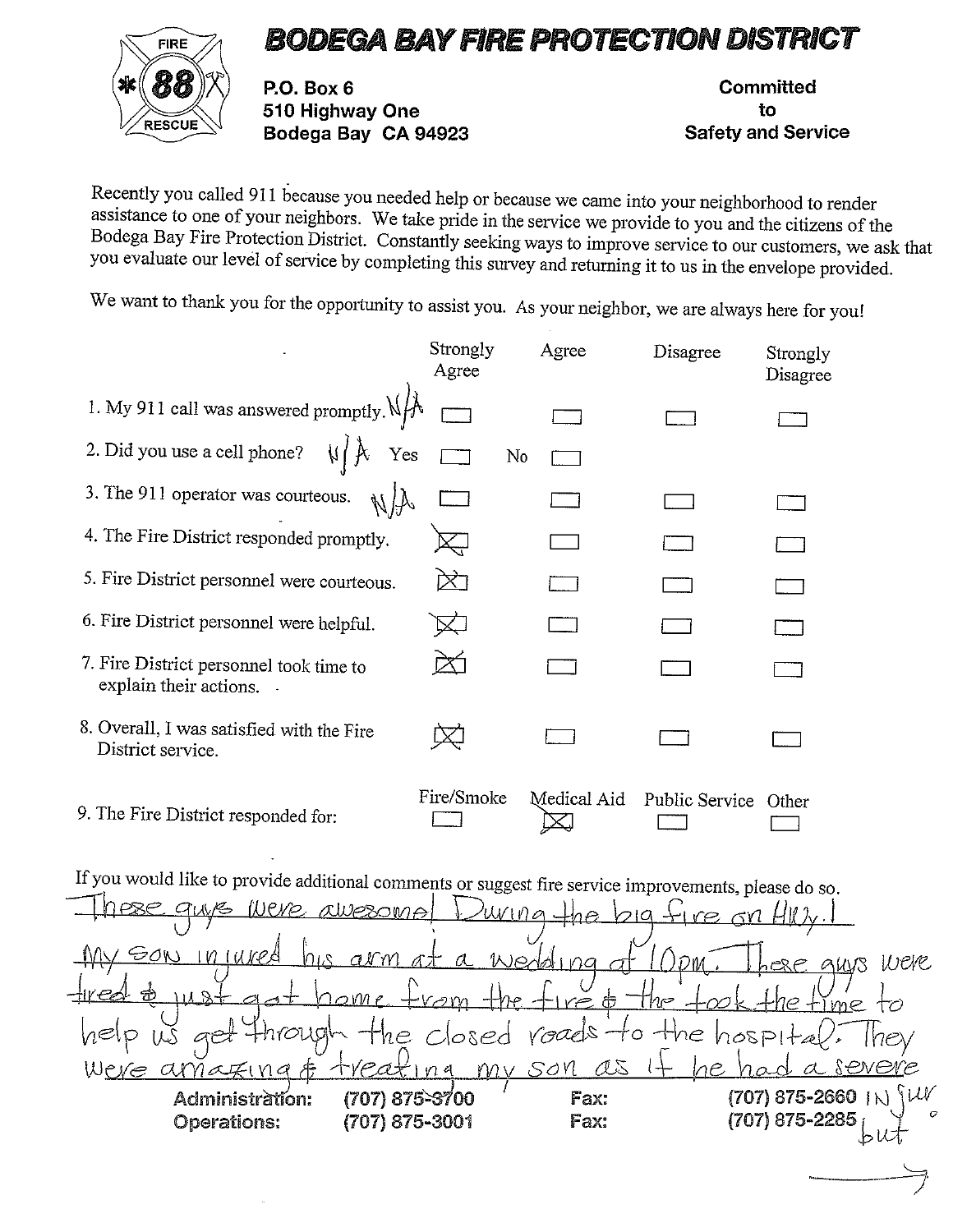## FIRE 7 BODEGA BAY FIRE PROTECTION DISTRICT



**Example 1510 Highway One**<br>RESCUE Bodega Bay CA 94923 Safety and Service

**Committed** 

November 4, 2010

Dear Bodega Bay Resident:

I would like to inform you of the state of your Fire District. Our mission is to provide the highest level of emergency and prevention services to the citizens of the district and visitors to our community in an effort to reduce the loss of life and property due to fire, medical, and other emergencies.

Last year we provided medical assistance to 213 people, worked 17 fires (structure and wildland), and answered 230 other types of calls (public assists-service calls-hazardous materials-false alarms). Our overall performan firefighters each (one Paramedic and two EMT's) and we provide coverage <sup>24</sup> hours <sup>a</sup> day, seven days <sup>a</sup> week.

## Financially we face the following challenges:

- The fiscal year that ended June  $30<sup>th</sup>$  had a deficit of \$186,067.87.
- The current year budget is trending to <sup>a</sup> deficit of about the same proportion as last year, despite raising the special tax to its maximum rate of \$130.00 per unit.
- State and Federal regulations continue to create more cost with no relief or reimbursement proposed.
- The County continues to raise fees in its own effort to offset the loss of revenue which creates more expense for us.
- We continue to use reserves to meet current and future budget obligations.

We are working closely with our union to minimize budget overruns. Our Fire District held salary and benefits flat for the current fiscal year.<br>To help increase our revenues, we looked at our rates and found they were not

ambulance providers, and that in some cases we were not covering our costs. We have increased our rates so they are competitive with what other Sonoma County ambulance providers are charging. Don't forget, residents do not have to pay for medical services not covered by insurance. We will continue to look for outside sources to generate more revenue, not from taxpayers, until all other options have been exhausted. The State many reasons). Visitors to the Fire District are billed for the paramedic and rescue services they receive, however unlike property owners, they do not provide funding for the availability of the services.<br>We have started

soon. In the meantime, I invite you to look us up online at www.bodegabayfire.com. We have a blog site you can access through our website as well.

Sincerdly. an Griffineil<br>Sean Griffineil Eire Chief

| Administration:    | $(707)$ 875-3700 | Fax: | $(707)$ 875-2660   |
|--------------------|------------------|------|--------------------|
| <b>Operations:</b> | $(707)$ 875-3001 | Fax: | $(707) 875 - 2285$ |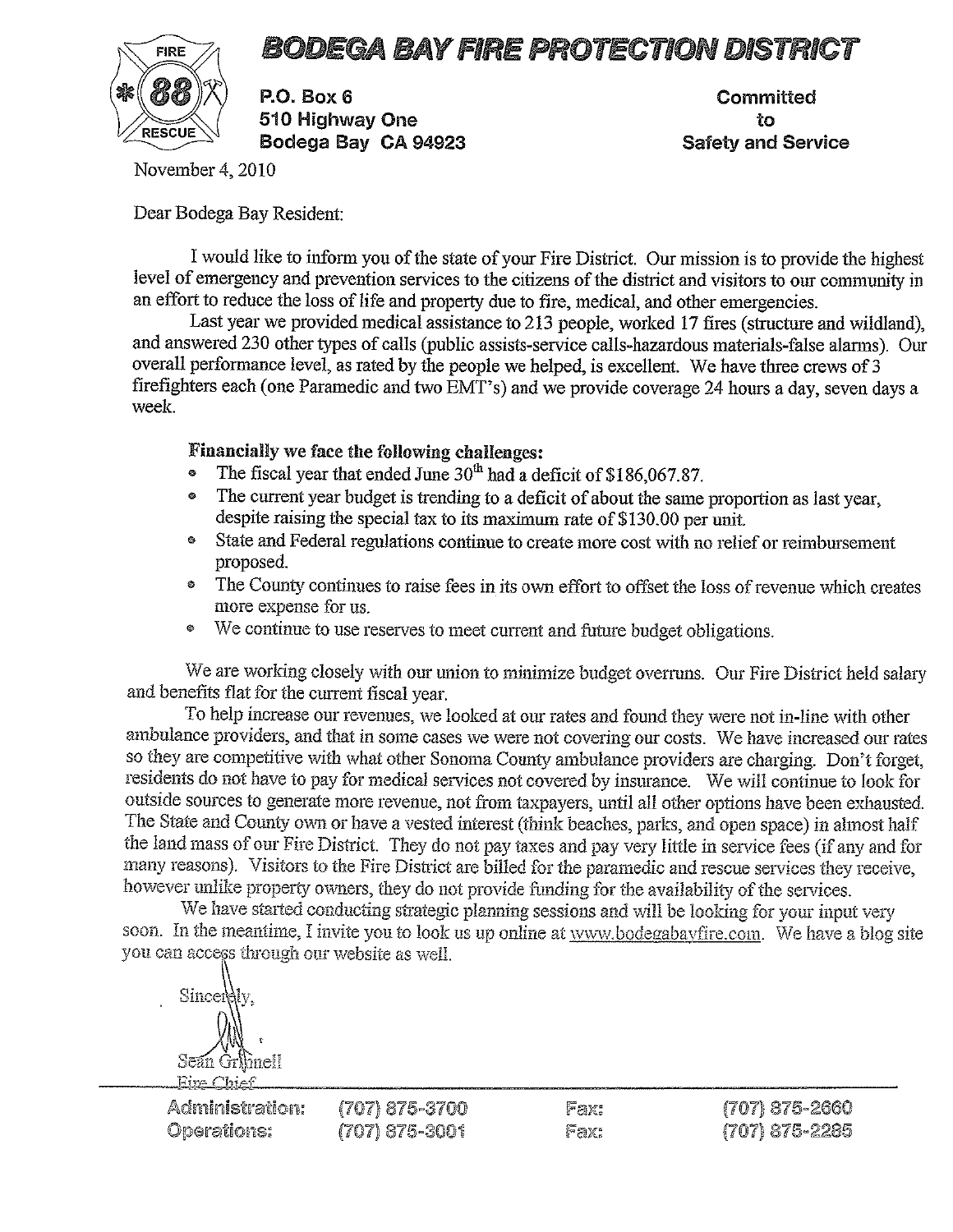# Minutes of Regular Meeting & Public Hearing Tuesday, October 12, 2010, 7:30pm

BODEGA BAY FIRE PROTECTION DISTRICT BURKE ROOM 510 Highway 1, Bodega Bay, California

### 1. CALL TO ORDER

Director Anello called the meeting to order at 7:31 pm with the Pledge of Allegiance.

### 2. ROLL CALL

Present were Directors Anello, Briare and McElhiney. Absent were Directors Beck and Doolittle. Also present were Chief Grinnell, Jennifer Donaldson, Firefighters Fox, Downing, Perucchi and Bynum, and Chief Aston of Sonoma County Fire.

3. ACTION ITEM Approval of Agenda (additions and/or deletions)<br>Approval of agenda as presented moved by Director Anello, second by Director Briare.<br>VOTE: 3-0-2 absent.

### 4. STATEMENTS OF ABSTENTION: None.

### 5. CITIZENS PUBLIC APPEARANCE: None

### 6. BOARD MEMBER COMMENT:

Director Anello extended his appreciation for a job well done on the September  $25<sup>th</sup>$  fire. He commented that the firefighters demonstrated they are able to perform under duress and he appreciates the fine job they d

### 7. STAFF FORUM: None

### 8. BODEGA BAY FIREFIGHTERS ASSOCIATION REPORT:

Firefighter Perucchi reported that the new turnouts purchased with money from Fisherman's Festival had been ordered and received.

### 9. CONSENT CALENDAR:

Correspondence Budget Committee Meeting Minutes September 14,2010 September 14,2010 Regular Meeting Minutes September <sup>2010</sup> Accounts Payable Monthly Staff Reports Motion to approve the Consent Calendar made by Director Briare, second by Director McElhiney. VOTE: 3-0-2 absent.

### 10. COMMITTEE REPORTS:

Director McElhiney asked for an update on the health care meeting. Chief Grinnell reported that<br>the savings on health care with FDAC was a wash and not worth carrying forward. Director<br>McElhiney further requested that Chie our insurance.

Continued on Page 2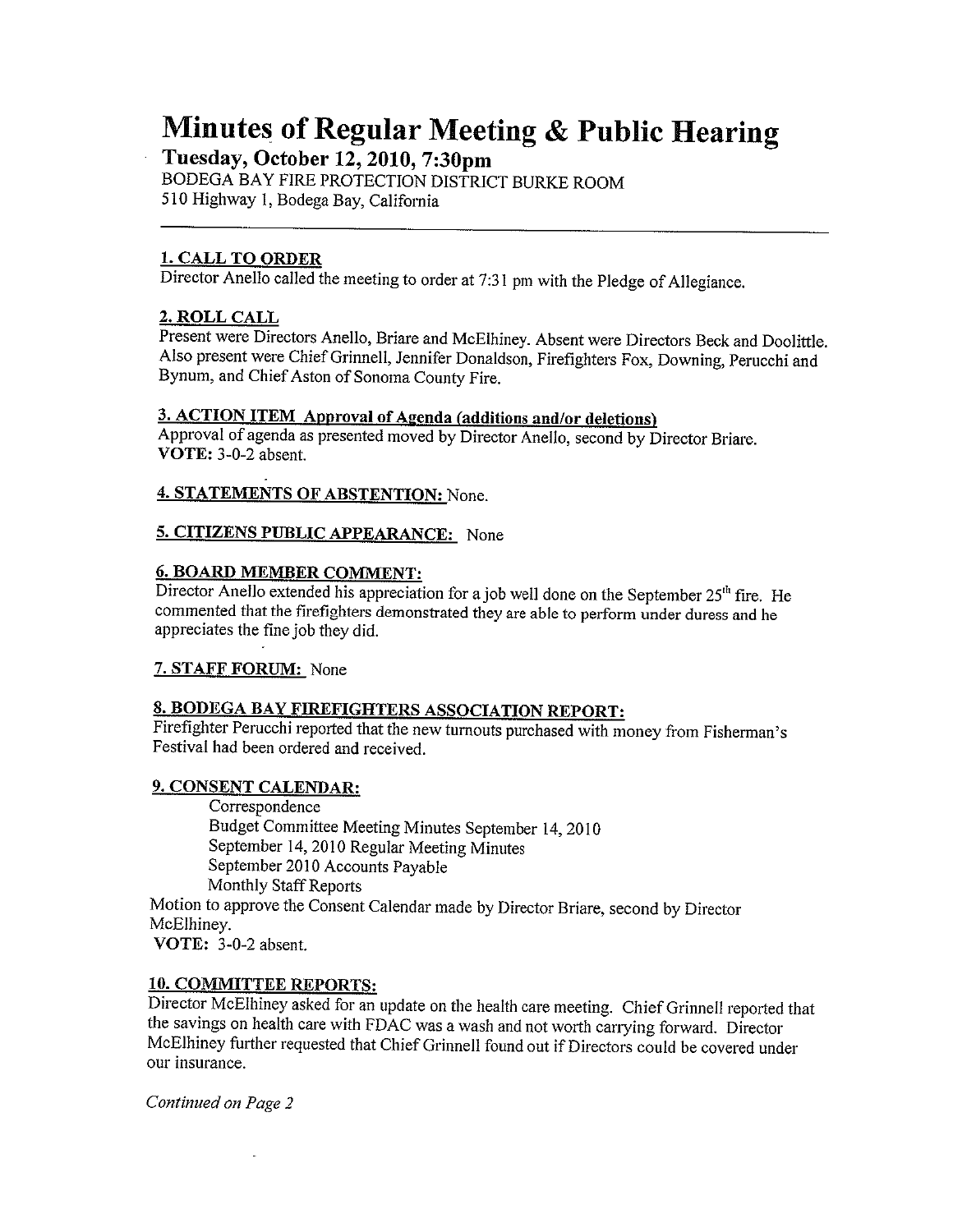11. FUTURE COMMITTEE MEETINGS:<br>Chief Grinnell stated that we need to have another series of strategic planning meetings. He will be sending out an e-mail to set up dates. Director McElhiney, Director Briare, and Firefighter Fox scheduled an Ad Hoc funding meeting for Thursday, October 21, 2010 at 7:00 pm.

## 12. RESOLUTION 10/11-14, APPROVING AN INCREASE iN EXISTING FEE SCHEDULE (Ordinance 10/11-1):

<sup>A</sup> motion to adopt Resolution 10/11-14 was made by Director McElhiney, second by Director Briare.

ROLL CALL VOTE: Director Beck, absent; Director Anello, aye; Director Briare, aye; Director Doolittle, absent; Director McElhiney, aye. VOTE: 3-0-2 absent.

# 13. RESOLUTION 10/11-15, ALLOWING FEDERAL AND STATE CRIMINAL HISTORY REPORTS:

A motion to waive the first reading and to adopt Resolution 10/11-15 was made by Director McElhiney, second by Director Briare.

ROLL CALL VOTE: Director Beck, absent; Director Anello, aye; Director Briare, aye; Director Doolitile, absent; Director McElhiney, aye. VOTE: 3-0-2 absent.

**14. BBFPD involvement with Sonoma County Fire/LAFCO study:**<br>Chief Grinnell introduced Chief Aston of Sonoma County Fire and Emergency Services. Chief Aston appeared before the Board to discuss a study that was to be condu Aston about their past experience of sharing with Russian River Fire. Director McElhiney stated<br>that she did not feel this was a good time to revisit consolidation with Russian River and noted<br>that there were still some ha

**15. FIRE STATION 2:**<br>Chief Grinnell reported that he should have a contract with Cal Trans by noon tomorrow. He will be making copies of the keys. There has been no word as to the State Park aspect of Station 2, but we have been asked to maintain the buildings. Chief Grinnell will look over the contract with Mr. Arnone and if all is as w

continued on page 3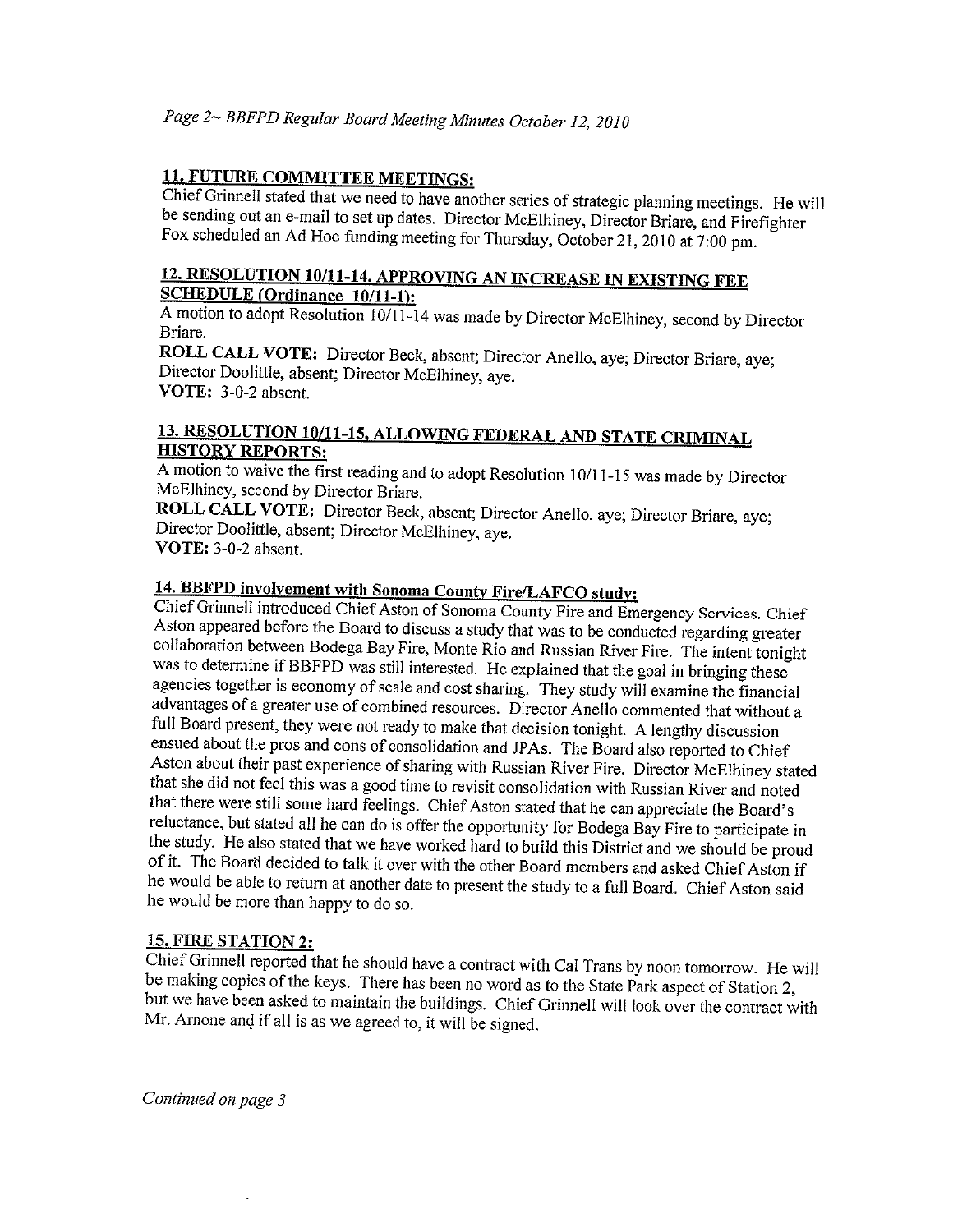Page 3— BBFPD Regular Board Meeting Minutes October 12, <sup>2010</sup>

### 16. TIDINGS NOTICE: None.

17. NEXT MEETING: The next Regular Board Meeting and Public Hearing will be Tuesday, November 9,2010 at 7:30 pm.

18. ADJOURNMENT: Director Anello commented that a second Board Comment item was not included on this agenda. Admin assistant noted this for the next agenda. Motion to adjourn at 8:19 pm by Director Anello, second by Director Briare. VOTE: 3-0-2 absent. Page 3~ BBFPD Regular Board Meeting Minutes October 12, 2010<br> **16. TIDINGS NOTICE:** None.<br> **17. NEXT MEETING:** The next Regular Board Meeting and Public<br>
November 9, 2010 at 7:30 pm.<br> **18. ADJOURNMENT:** Director Anello com

Cathy Beck, Board President

 $\mathcal{S}/\underline{\hspace{2cm}}$  Date:

Clerk of the Board

 $\ddot{\phantom{a}}$ 

 $\overline{a}$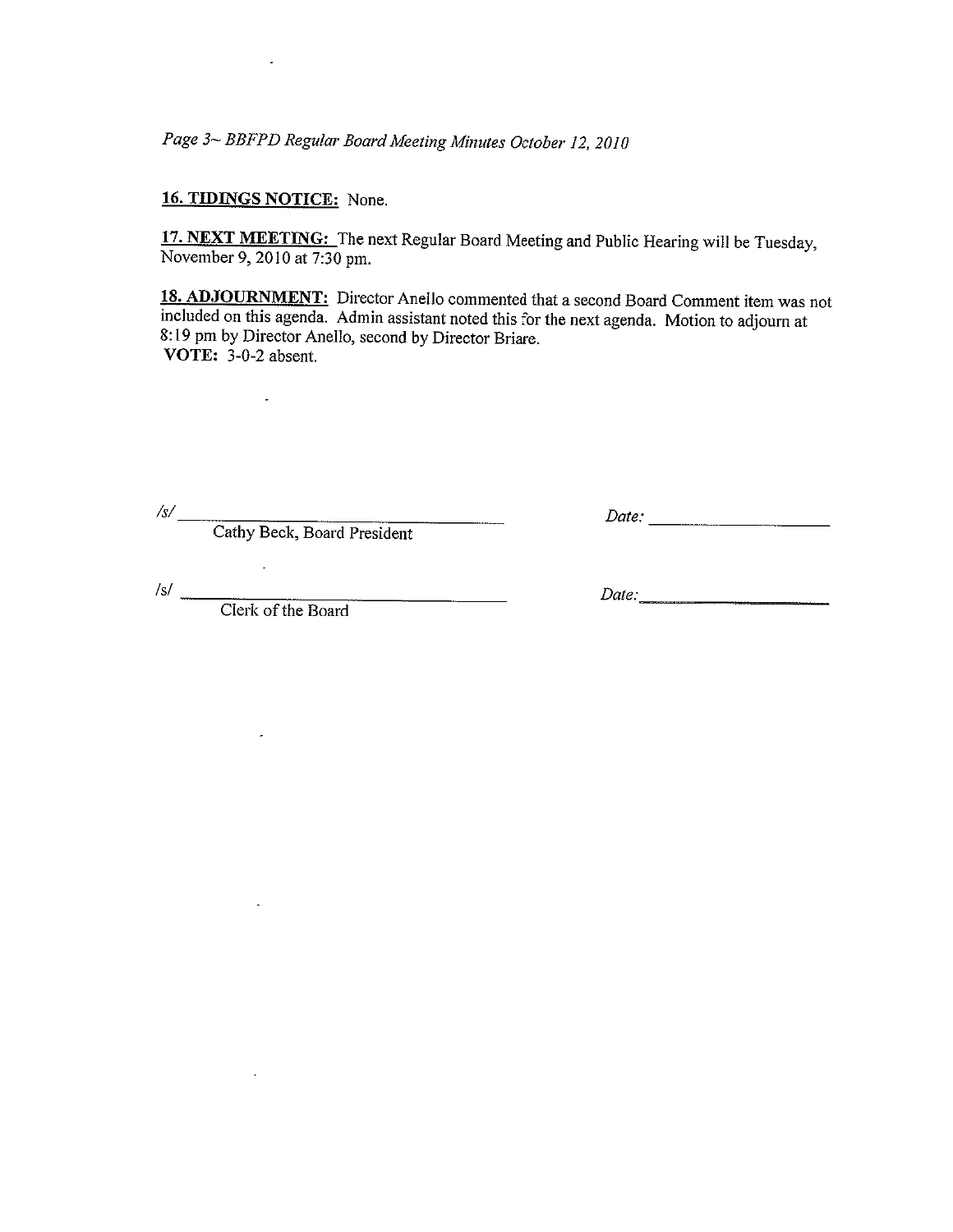

### MEMORANDUM

| TO:           | <b>Board of Directors</b>    |
|---------------|------------------------------|
| FROM:         | Sean Grinnell, Fire Chief M. |
| DATE:         | $11 - 5 - 10$                |
| SUBJECT:      | Financials                   |
| $C_{\rm G}$ : | File                         |

Expenditures for October equaled \$113,818.08 and for the year to date \$545,341.50 has been spent (30.7%).

The corrected revenue amount for October is \$18,858.97, an error was made at the County level when Russian River ambulance revenue was added to our amount. That is why you will see the negative value of \$38,767.70 which wa

Cash on hand is \$141,061.34.

Revenue and expense sheets, as well as October expenses are attached.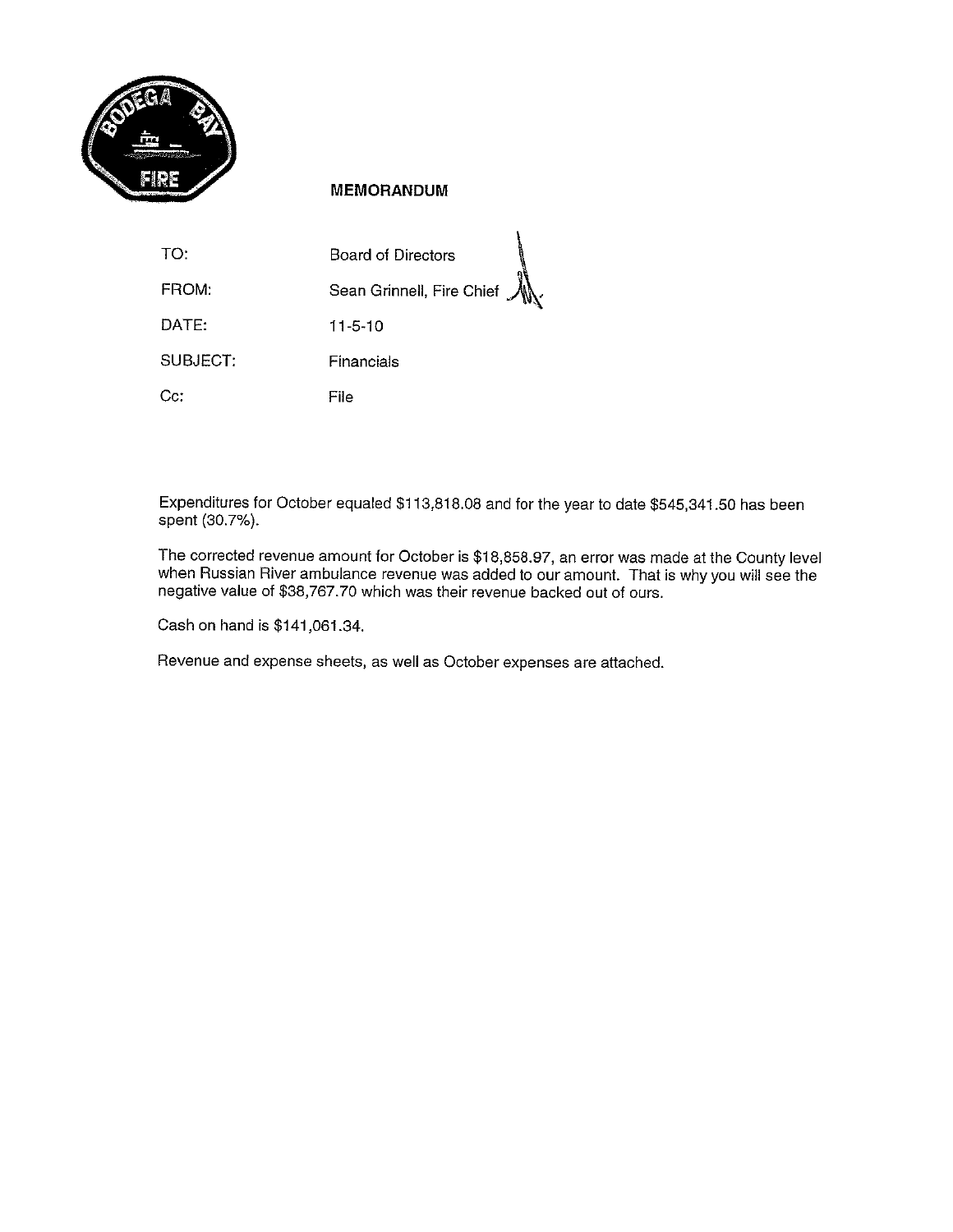## General Ledger Balances

Project 000 -- BODEGA BAY FIRE

## As of 1013112010 (34%)

| GL Class                                                                                                                                                                                                                                                                                                                         | Beginning<br><b>Balance</b>                                                               | Year-To-Date<br>Debits                                                                                          | Year-To-Date<br>Credits                                                                                             | Ending<br>Balance                                                                                                   |
|----------------------------------------------------------------------------------------------------------------------------------------------------------------------------------------------------------------------------------------------------------------------------------------------------------------------------------|-------------------------------------------------------------------------------------------|-----------------------------------------------------------------------------------------------------------------|---------------------------------------------------------------------------------------------------------------------|---------------------------------------------------------------------------------------------------------------------|
| Fund 70 -- GENERAL FUND - DIST LOC<br>02 - CASH AND CASH EQUIVALENTS<br>04 - CURRENT ASSETS OTHER<br>11 -- CURRENT LIABILITIES - VOUCHERS PAYABLE<br>12 -- OTHER CURRENT LIABILITIES<br>31 -- ESTIMATED REVENUE<br>33 -- REVENUE<br>34 - APPROPRIATIONS<br>36 - EXPENDITURES<br>39 - FUND EQUITY ACCOUNTS<br>99 - OTHER ACCOUNTS | 571,669.11<br>0.00<br>0.00<br>0.00<br>0,00<br>0.00<br>0.00<br>0.00<br>-571,669.11<br>0.00 | 167,555.44<br>0.00<br>299,161.08<br>0.00<br>1,585,060.00<br>0.00<br>0.00<br>598, 163.21<br>0.00<br>1,776,726.00 | 598.163.21<br>0.00<br>299,161.08<br>0.00<br>0.00<br>114,733.73<br>1,776,726.00<br>52,821.71<br>0.00<br>1,585,060.00 | 141,061.34<br>0.00<br>0.00<br>0.00<br>1,585,060.00<br>-114,733.73<br>$-1,776,726.00$<br>545,341.50<br>$-571,669.11$ |
| Total GENERAL FUND - DIST LOC                                                                                                                                                                                                                                                                                                    | 0.00                                                                                      | 4,426,665.73                                                                                                    | 4.426,665.73                                                                                                        | 191,666.00<br>0.00                                                                                                  |
| Total BODEGA BAY FIRE                                                                                                                                                                                                                                                                                                            | $\cdot$ 0.00                                                                              | 4,426,665.73                                                                                                    | 4,426,665.73                                                                                                        | 0.00                                                                                                                |

Selection Criteria: Fund <sup>=</sup> 70; Sub-Fund <sup>=</sup> 022; Project <sup>=</sup> 000, <sup>200</sup> Filtered By: None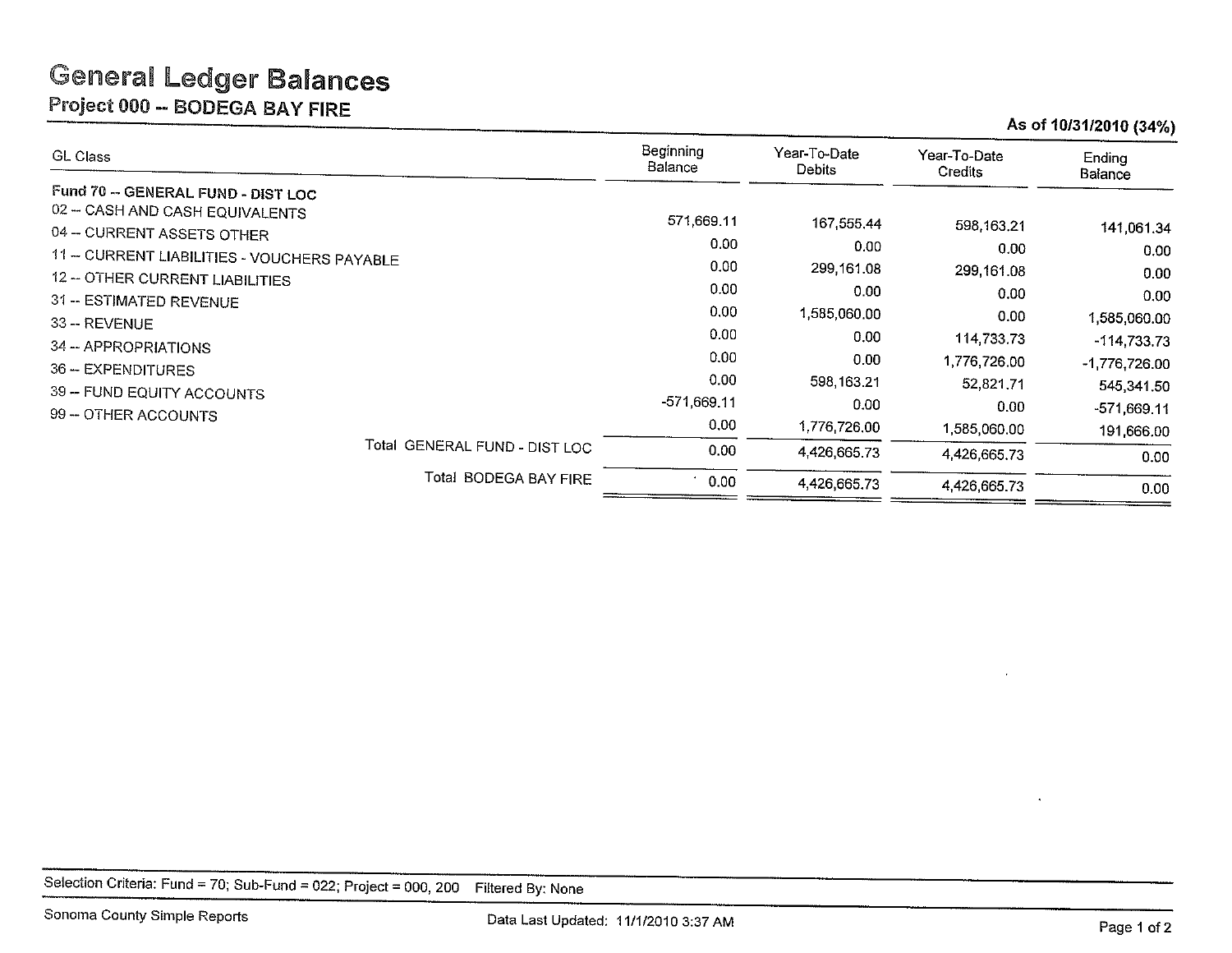Index Code 726018 -- BODEGA BAY FIRE DIST<br>As of 10/31/2010 (34%)

| Sub-Object                                 | <b>Budget</b> | MTD Actual | Year-To-Date<br>Actual | Year-To-Date<br>Encumbrances | Remaining<br>Balance | Pct.<br>Exp.         |
|--------------------------------------------|---------------|------------|------------------------|------------------------------|----------------------|----------------------|
| Revenues                                   |               |            |                        |                              |                      |                      |
| 1000 - PROPERTY TAXES - CY SECURED         | 235.830.00    | 0.00       | 0.00                   | 0.00                         | 235,830.00           |                      |
| 1001 -- CY DIRECT CHARGES                  | 1,075,156.00  | 0.00       | 0.00                   | 0.00                         | 1,075,156.00         | 0.0                  |
| 1007 -- CY DIRECT CHARGES-JULY             | 2,200.00      | 0.00       | 0.00                   | 0.00                         | 2,200.00             | 0.0                  |
| 1011 - SB2557 PROP TAX ADMIN               | $-3,933.00$   | 0.00       | 0.00                   | 0.00                         | $-3,933.00$          | 0.0                  |
| 1020 - PROPERTY TAXES - CY SUPP            | 1,959.00      | 0.00       | 0.00                   | 0.00                         | 1,959.00             | 0.0                  |
| 1040 - PROPERTY TAXES - CY UNSECURED       | 8,988.00      | 0.00       | 0.00                   | 0.00                         | 8,988.00             | 0.0                  |
| 1042 - COST REIM-COLL DEL CY UNS           | 300.00        | 0.00       | 0.00                   | 0.00                         | 300.00               | 0.0                  |
| 1044 -- PROPERTY TAX - CY UNSECURED - JULY | 10.00         | 0.00       | 0.00                   | 0.00                         | 10.00                | 0.0<br>0.0           |
| 1060 - PROPERTY TAXES - PY SECURED         | $-300.00$     | 0.00       | 0.00                   | 0.00                         | $-300.00$            | 0.0                  |
| 1061 -- PY DIRECT CHARGES                  | 7,500.00      | 0.00       | 0.00                   | 0.00                         | 7,500.00             | 0.0                  |
| 1700 -- INTEREST ON POOLED CASH            | 6,000.00      | 798.66     | 798.66                 | 0.00                         | 5,201.34             | 13.3                 |
| 1701 - INTEREST EARNED                     | 150.00        | 0.00       | 0.00                   | 0.00                         | 150.00               | 0.0                  |
| 2440 -- ST - HOPTR                         | 2,280.00      | 0.00       | 0.00                   | 0.00                         | 2,280.00             | 0.0                  |
| 3373 - DRUNKEN DRIVER FEES                 | 0.00          | 0.00       | 272.44                 | 0.00                         | $-272.44$            |                      |
| 3662 -- DATA PROCESSING SERVICES           | 45.00         | 0.00       | 0.00                   | 0.00                         | 45.00                | 0.0                  |
| 3670 -- AMBULANCE BILLINGS                 | 230,000.00    | 56,828.01  | 109,954.64             | 0.00                         | 120,045.36           | 47.8                 |
| 3700 - COPY/TRANSCRIBE FEES                | 0.00          | 0.00       | 31.00                  | 0.00                         | $-31.00$             | $\ddot{\phantom{a}}$ |
| 3741 - APPLICATION/TRAINING FEES           | 1,000.00      | 0.00       | 1,350.00               | 0.00                         | $-350.00$            | 135.0                |
| 4102 - DONATIONS/REIMBURSEMENTS            | 1,500.00      | 0.00       | 425.00                 | 0.00                         | 1,075.00             | 28.3                 |
| 4114 - ABATEMENT                           | 500.00        | 0.00       | 0.00                   | 0.00                         | 500.00               | 0.0                  |
| 4128 -- REIMBURSEMENTS                     | 10,000.00     | 0.00       | 1,901.99               | 0.00                         | 8,098.01             | 19.0                 |
| 4620 - UNCLM-OT-WITHIN A FUND              | 5,875.00      | 0.00       | 0.00                   | 0.00                         | 5,875.00             | 0.0                  |
| <b>Total Revenues</b>                      | 1,585,060.00  | 57,626.67  | 114,733.73             | 0.00                         | 1,470,326.27         | 7.2                  |
| <b>Expenditures</b>                        |               |            |                        |                              |                      |                      |
| 5909 - SALARY CLOSE-OUT                    | 15,000.00     | 0.00       | 0.00                   | 0.00                         | 15,000.00            | 0.0                  |
| 5910 - PERM POSITIONS-LOC BDS              | 630,000.00    | 17,614.55  | 204,497.22             | 0.00                         | 425,502.78           | 32.5                 |
| 5911 -- EXTRA HELP-LOC BDS                 | 46,000.00     | 3,883.59   | 9,883.59               | 0.00                         | 36,116.41            | 21.5                 |
| 5912 - OVERTIME-LOC BDS                    | 95,000.00     | 29,608.13  | 29,608.13              | 0.00                         | 65,391.87            | 31.2                 |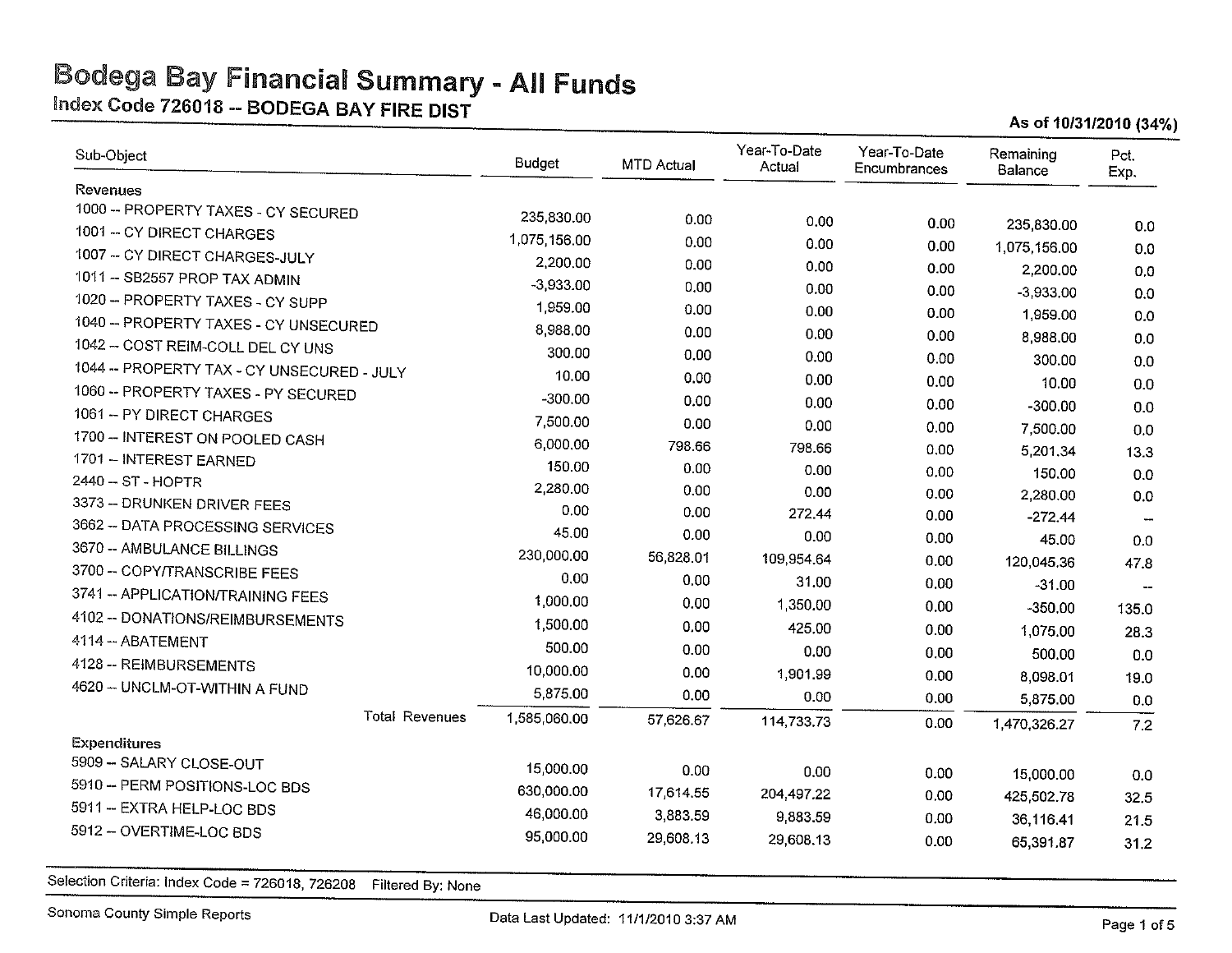$\frac{\text{Index Code } 726018 - \text{BODEGA BAY FIRE DIST}}{}$  As of 10/31/2010 (34%)

| Sub-Object                           | Budget     | <b>MTD Actual</b> | Year-To-Date<br>Actual | Year-To-Date<br>Encumbrances | Remaining<br>Balance  | Pct.<br>Exp.  |
|--------------------------------------|------------|-------------------|------------------------|------------------------------|-----------------------|---------------|
| 5913 -- BOARDS/COMMISSIONS-LOC BDS   | 6,000.00   | 1,400.00          | 1,400.00               | 0.00                         | 4,600.00              | 23.3          |
| 5914 -- PREMIUM PAY-LOC BDS          | 28,565.00  | 0.00              | 0.00                   | 0.00                         | 28,565.00             | 0.0           |
| 5923 - PERS-LOC BDS                  | 225,906.00 | 15,531.66         | 51, 104.73             | 0.00                         | 174,801.27            | 22.6          |
| 5924 -- MEDICARE-LOC BDS             | 15,000.00  | 3,230.93          | 3,230.93               | 0.00                         | 11,769.07             | 21.5          |
| 5930 -- HEALTH INS-LOC BDS           | 167,727.00 | 8,997.64          | 59,014.47              | 0.00                         | 108,712.53            | 35.2          |
| 5931 - DISABILITY INS-LOC BDS        | 1,500.00   | 135.00            | 555.00                 | 0.00                         | 945.00                |               |
| 5932 -- DENTAL INS-LOC BDS           | 14,394.00  | 984.59            | 4,443.98               | 0.00                         |                       | 37.0          |
| 5935 - UNEMPLOYMENT INS-LOC BDS      | 500.00     | 141.96            | 141.96                 | 0.00                         | 9,950.02              | 30.9          |
| 5940 -- WORKERS' COMP-LOC BDS        | 68,000.00  | 14,837.00         | 29,674.00              | 0.00                         | 358.04                | 28.4          |
| 6021 -- UNIFORM EXPENSE              | 3,000.00   | 0.00              | 0.00                   | 0.00                         | 38,326.00             | 43.6          |
| 6022 - SAFETY CLOTHING               | 5,000.00   | 0.00              | 459.48                 | 0.00                         | 3,000.00<br>4,540.52  | 0.0           |
| 6040 -- COMMUNICATIONS               | 4,000.00   | 355.46            | 1,242.21               | 0.00                         | 2,757.79              | 9.2           |
| 6048 -- CELL PHONE SERVICES          | 2,500.00   | 191.74            | 1,070.27               | 0.00                         | 1,429.73              | 31.1          |
| 6060 - FOOD                          | 1,500.00   | 85.89             | 648.46                 | 0.00                         | 851.54                | 42.8          |
| 6080 -- HOUSEHOLD EXPENSE            | 2,500.00   | 0.00              | 633.86                 | 0.00                         | 1,866.14              | 43.2          |
| 6100 - INSURANCE                     | 14,631.00  | 0.00              | 14,223.00              | 0.00                         | 408.00                | 25.4          |
| 6140 - MAINTENANCE-EQUIPMENT         | 17,000.00  | 540.09            | 4.031.27               | 0.00                         |                       | 97.2          |
| 6149 - MAINTENANCE-RADIO             | 1,500.00   | 95.75             | 95.75                  | 0.00                         | 12,968.73             | 23.7          |
| 6150 -- MAINT-FIRE HYDRANTS          | 300.00     | 0.00              | 215.27                 | 0.00                         | 1,404.25              | 6.4           |
| 6180 -- MAINT-BLDGS/IMP              | 10,000.00  | 245.43            | 1,332.64               | 0.00                         | 84.73                 | 71.8          |
| 6261 -- MEDICAL SUPPLIES             | 12,000.00  | 1,036.45          | 3,174.73               |                              | 8,667.36              | 13.3          |
| 6280 - MEMBERSHIPS                   | 2,000.00   | $-440.00$         | 365.00                 | 0.00                         | 8,825.27              | 26.5          |
| 6300 -- MISCELLANEOUS EXPENSE        | 3,000.00   | 0.00              | 742.91                 | 0.00                         | 1,635.00              | 18.3          |
| 6400 - OFFICE EXPENSE                | 5,500.00   | 290.90            | 2,459.19               | 0.00                         | 2,257.09              | 24.8          |
| 6410 - POSTAGE                       | 2,200.00   | 67.36             | 195.08                 | 0.00                         | 3,040.81              | 44.7          |
| 6415 - BOOKS/PERIODICALS             | 750.00     | 0.00              |                        | 0.00                         | 2,004.92              | 8.9           |
| 6457 - COMPUTER CHARGES              | 8,000.00   | 0.00              | 237.63                 | 0.00                         | 512.37                | 31.7          |
| 6500 - PROFESSIONAL/SPECIAL SERVICES | 2,500.00   | 1,318.90          | 124.14                 | 0.00                         | 7,875.86              | 1.6           |
| 6507 -- WEED ABATEMENT               | 1,000.00   | 699.86            | 4,526.70<br>699.86     | 0.00<br>0.00                 | $-2,026.70$<br>300.14 | 181.1<br>70.0 |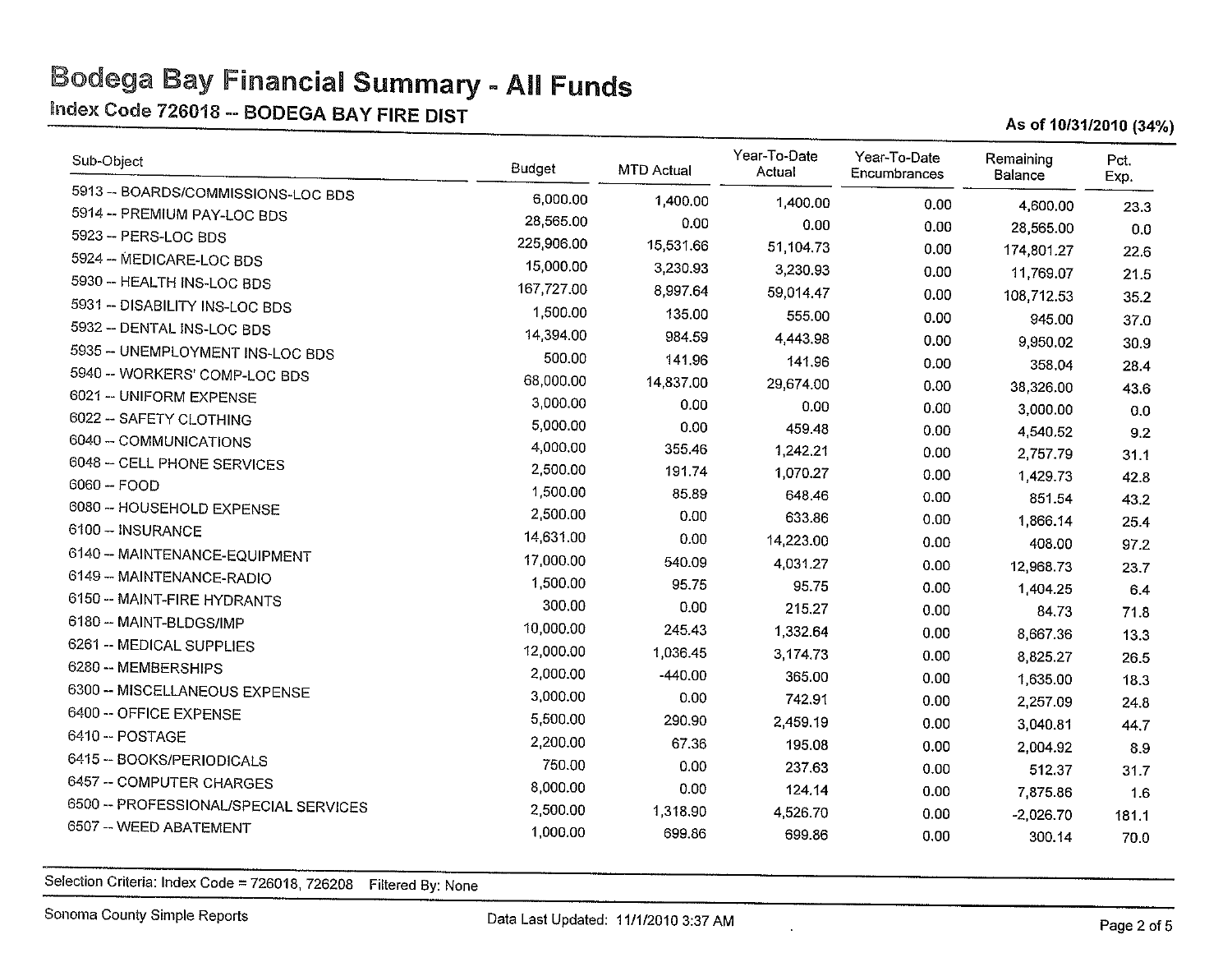~ndex Code 726013-- BODEGA BAY FIRE DIST As of <sup>1013112010</sup> (34%)

| Sub-Object                       | <b>Budget</b> | MTD Actual | Year-To-Date<br>Actual | Year-To-Date<br>Encumbrances | Remaining<br>Balance | Pct.<br>Exp. |
|----------------------------------|---------------|------------|------------------------|------------------------------|----------------------|--------------|
| 6514 -- LABORATORY SERVICES      | 250.00        | 0.00       | 0.00                   | 0.00                         |                      |              |
| 6521 - COUNTY SERVICES           | 17,500.00     | 0.00       | 97.42                  | 0.00                         | 250.00               | 0.0          |
| 6526 - DISPATCH SERVICES         | 15,700.00     | 0.00       | 7,180.00               | 0.00                         | 17,402.58            | 0.6          |
| 6570 -- CONSULTANT SERVICES      | 1,000.00      | 0.00       | 0.00                   | 0.00                         | 8,520.00             | 45.7         |
| 6581 - CONNECTIVITY              | 1,000.00      | 99.95      | 439.70                 |                              | 1,000.00             | 0.0          |
| 6587 - LAFCO CHARGES             | 3,000.00      | 0.00       | 2,355.00               | 0.00                         | 560.30               | 44.0         |
| 6589 - PERMITS                   | 1,100.00      | 0.00       | 176.00                 | 0.00                         | 645.00               | 78.5         |
| 6593 -- INSPECTION               | 250.00        | 0.00       | 0.00                   | 0.00                         | 924.00               | 16.0         |
| 6610 -- LEGAL SERVICES           | 20,000.00     | 798.00     | 4,410.00               | 0.00                         | 250.00               | 0.0          |
| 6630 - AUDIT/ACCOUNTING SERVICES | 10,000.00     | 235.00     |                        | 0.00                         | 15,590.00            | 22.1         |
| 6654 - MEDICAL EXAMS             | 6,000.00      | 2,412.64   | 3,243.00               | 0.00                         | 6,757.00             | 32.4         |
| 6666 -- AMBULANCE CHGS           | 8,000.00      | 770.00     | 2,705.64<br>2,187.69   | 0.00                         | 3,294.36             | 45.1         |
| 6695 - IMMUNIZATIONS             | 250.00        | 0.00       | 0.00                   | 0.00                         | 5,812.31             | 27.3         |
| 6800 -- PUBLIC/LEGAL NOTICES     | 1,200.00      | 0.00       |                        | 0.00                         | 250.00               | 0.0          |
| 6820 -- RENTS/LEASES-EQUIPMENT   | 7,400.00      | 456.09     | 271.40                 | 0.00                         | 928.60               | 22.6         |
| 6880 -- SMALL TOOLS/INSTRUMENTS  | 1,500.00      | 0.00       | 2,121.71               | 0.00                         | 5,278.29             | 28.7         |
| 6881 - SAFETY EQUIPMENT          | 1,000.00      | 327.00     | 0.00                   | 0.00                         | 1,500.00             | 0.0          |
| 6883 -- FIRE EQUIPMENT           | 4,000.00      | 0.00       | 837.50                 | 0.00                         | 162.50               | 83.8         |
| 7000 -- SPECIAL DEPARTMENTAL EXP | 2,000.00      |            | 0.00                   | 0.00                         | 4,000.00             | 0.0          |
| 7005 - ELECTION EXPENSE          | 1,000.00      | 0.00       | 0.00                   | 0.00                         | 2,000.00             | 0.0          |
| 7022 - PUBLIC RELATIONS EXP      | 200.00        | 0.00       | 0.00                   | 0.00                         | 1,000.00             | 0.0          |
| 7051 -- REFUNDS                  |               | 0.00       | 98.33                  | 0.00                         | 101.67               | 49.2         |
| 7053 - LICENSE FEES              | 7,000.00      | 0.00       | 1,726.05               | 0.00                         | 5,273.95             | 24.7         |
| 7109 - HOUSING ALLOWANCE         | 1,250.00      | 0.00       | 0.00                   | 0.00                         | 1,250.00             | 0.0          |
| 7120 -- TRAINING-IN-SERVICE      | 14,436.00     | 3,600.00   | 3,600.00               | 0.00                         | 10,836.00            | 24.9         |
| 7121 -- TRAINING-SAFETY/HEALTH   | 9,000.00      | 0.00       | 2,697.71               | 0.00                         | 6,302.29             | 30.0         |
| 7123 - TRAINING-MANAGEMENT       | 1,400.00      | 1,264.80   | 1,693.13               | 0.00                         | $-293.13$            | 120.9        |
| 7190 - BOOKS/MATERIALS           | 3,000.00      | 650.00     | 1,309.34               | 0.00                         | 1,690.66             | 43.6         |
| 7201 - GAS/OIL                   | 1,000.00      | 65.24      | 65.24                  | 0.00                         | 934.76               | 6.5          |
|                                  | 18,000.00     | 766.24     | 4,125.96               | 0.00                         | 13,874.04            | 22.9         |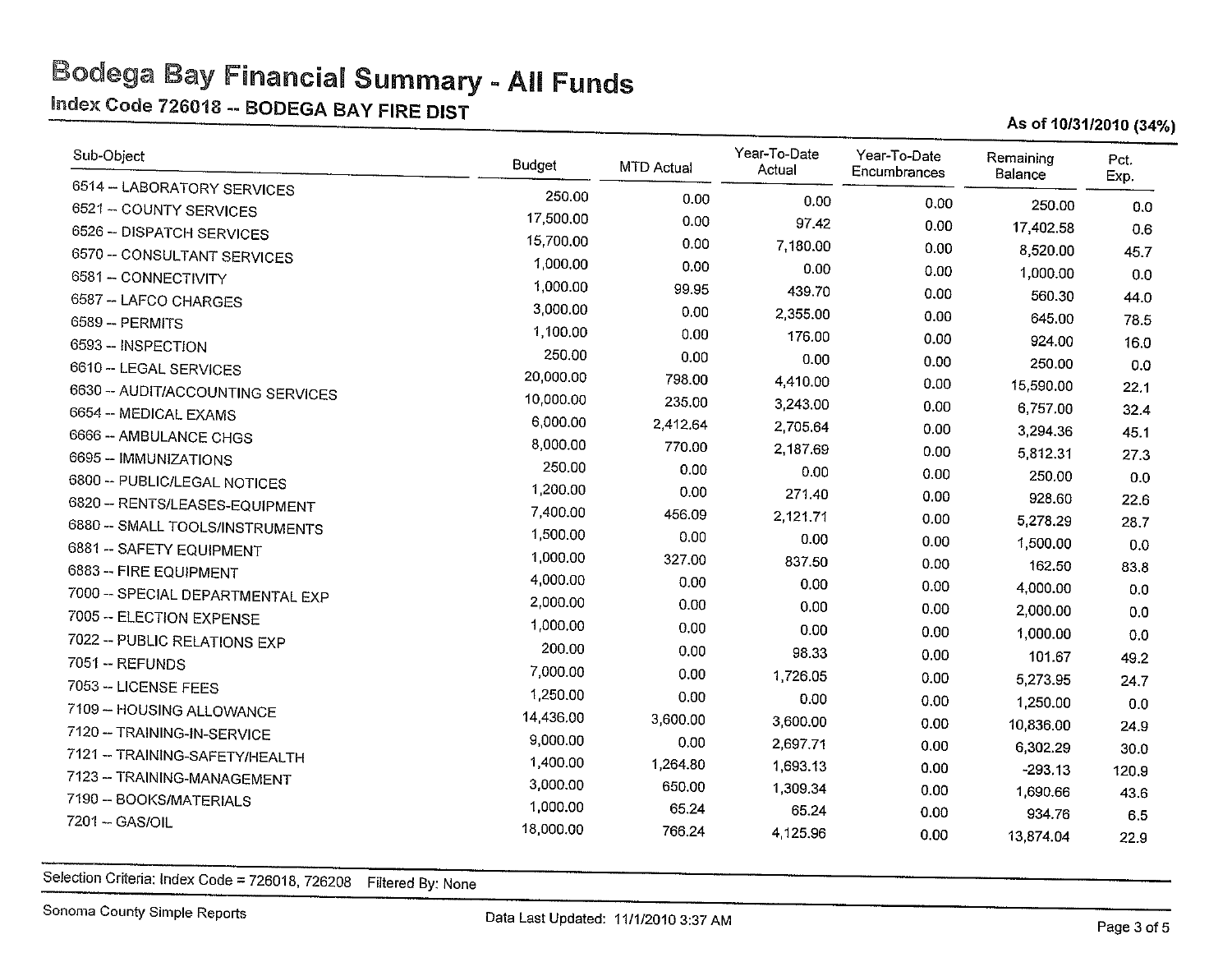$\frac{\text{Index Code 726018 - BODEGA BAY FIRE DIST}}{}$  As of 10/31/2010 (34%)

| Sub-Object                                        | Budget             | MTD Actual   | Year-To-Date<br>Actual | Year-To-Date<br>Encumbrances | Remaining<br>Balance | Pct.<br>Exp. |
|---------------------------------------------------|--------------------|--------------|------------------------|------------------------------|----------------------|--------------|
| 7300 -- TRANSPORTATION/TRAVEL                     | 1,500.00           | 0.00         | 0.00                   | 0.00                         | 1,500.00             | 0.0          |
| 7320 - UTILITIES                                  | 8,000.00           | 848.41       | 1,815.17               | 0.00                         | 6,184.83             | 22.7         |
| 7330 - SANITATION                                 | 4,200.00           | 396.08       | 1,584.32               | 0.00                         | 2,615.68             | 37.7         |
| 7390 -- WATER/SEWER<br>7910 - L.T. DEBT-PRINCIPAL | 1,200.00           | 275,75       | 539.76                 | 0.00                         | 660.24               | 45.0         |
| 7930 -- INTEREST-L.T. DEBT                        | 176,317.00         | 0.00         | 30,000.00              | 0.00                         | 146,317.00           | 17.0         |
| 7970 - TAXES/ASSESSMENTS                          | 11,000.00          | 0.00         | 40.029.97              | 0.00                         | $-29,029.97$         | 363.9        |
| 8510 - BUILDINGS/IMPROVEMENTS                     | 600.00<br>1,000.00 | 0.00         | 0.00                   | 0.00                         | 600.00               | 0.0          |
| 8560 - EQUIPMENT                                  | 2,500.00           | 0.00<br>0.00 | 0.00                   | 0.00                         | 1,000.00             | 0.0          |
| 8573 - MOBILE EQUIPMENT                           | 500.00             | 0.00         | 0.00<br>0.00           | 0.00                         | 2,500.00             | 0,0          |
| <b>Total Expenditures</b>                         | 1,776,726.00       | 113,818.08   |                        | 0.00 <sub>1</sub>            | 500.00               | 0.0          |
|                                                   |                    |              | 545,341.50             | 0.00                         | 1,231,384.50         | 30.7         |
| Total Revenues Less Expenditures                  | $-191,666.00$      | $-56.191.41$ | -430 607.77            | 0.00                         | 238,941.77           | 19.6         |
| Total BODEGA BAY FIRE DIST                        | $-191,666.00$      | $-56,191.41$ | -430,607.77            | 0.00                         | 238,941.77           | 19.6         |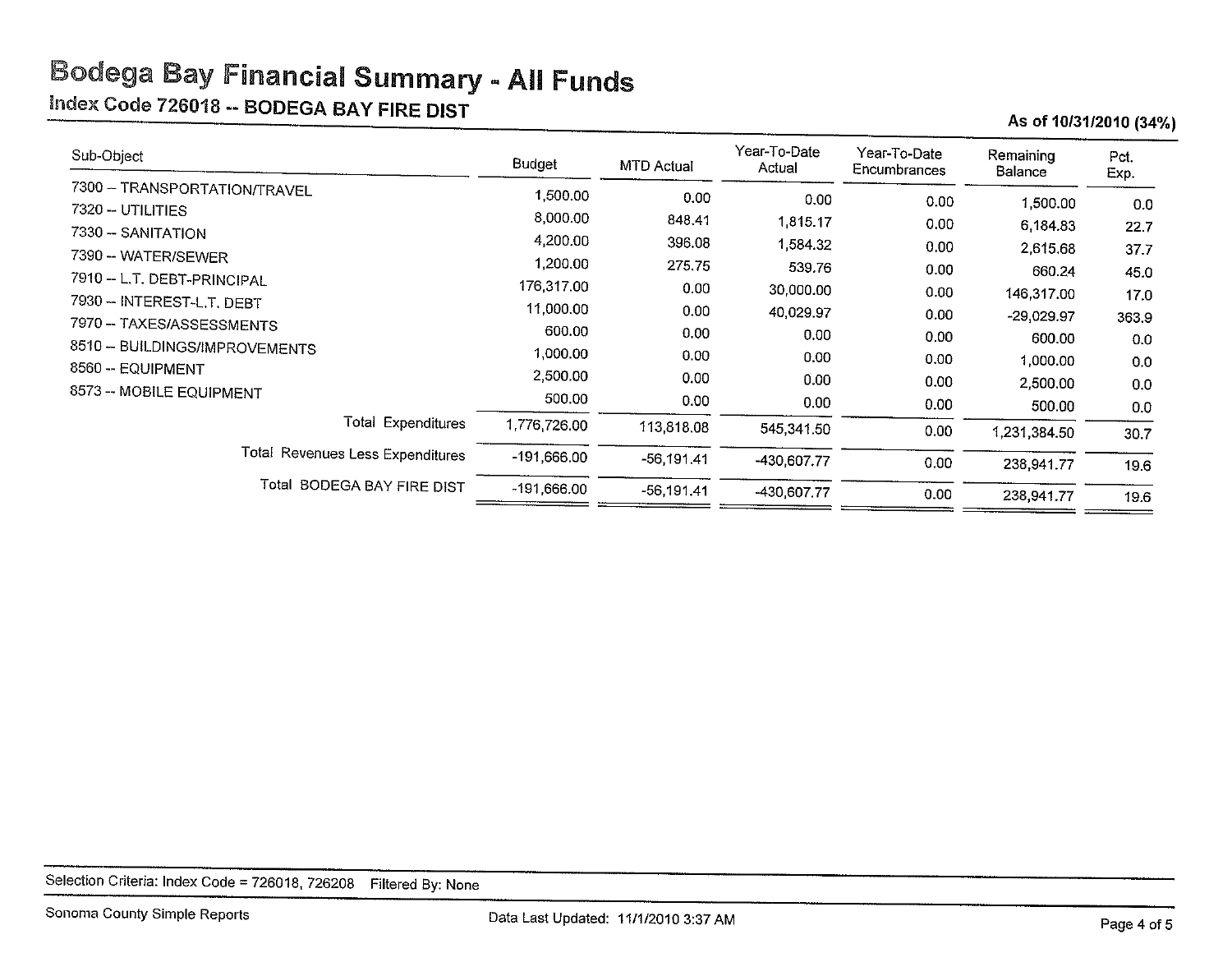# **General Ledger Balances**

Project 200 -- BODEGA BAY-EQUIP SINKING FUND As of 10/31/2010 (34%)

| GL Class                                                                                                                                                          | Beginning<br>Balance                                         | Year-To-Date<br>Debits        | Year-To-Date<br>Credits           | Ending                                                        |
|-------------------------------------------------------------------------------------------------------------------------------------------------------------------|--------------------------------------------------------------|-------------------------------|-----------------------------------|---------------------------------------------------------------|
| Fund 70 -- GENERAL FUND - DIST LOC<br>02 - CASH AND CASH EQUIVALENTS<br>33 -- REVENUE<br>34 - APPROPRIATIONS<br>39 - FUND EQUITY ACCOUNTS<br>99 -- OTHER ACCOUNTS | 5,875.84<br>0.00<br>0.00<br>$-5,875.84$<br>0.00 <sub>1</sub> | 11.98<br>0.00<br>0.00<br>0.00 | 0.00<br>11.98<br>5,876.00<br>0.00 | Balance<br>5,887.82<br>$-11.98$<br>$-5,876.00$<br>$-5,875.84$ |
| Total GENERAL FUND - DIST LOC                                                                                                                                     | 0.00                                                         | 5,876.00<br>5,887.98          | 0.00<br>5,887.98                  | 5,876.00<br>0.00 <sub>1</sub>                                 |
| Total BODEGA BAY-EQUIP SINKING FUND                                                                                                                               | 0.00                                                         | 5,887.98                      | 5,887.98                          | 0.00                                                          |
| <b>Grand Total</b>                                                                                                                                                | 0.00                                                         | 4,432,553.71                  | 4,432,553.71                      | 0.00 <sub>1</sub>                                             |

Selection Criteria: Fund = 70; Sub-Fund = 022; Project = 000, 200 Filtered By: None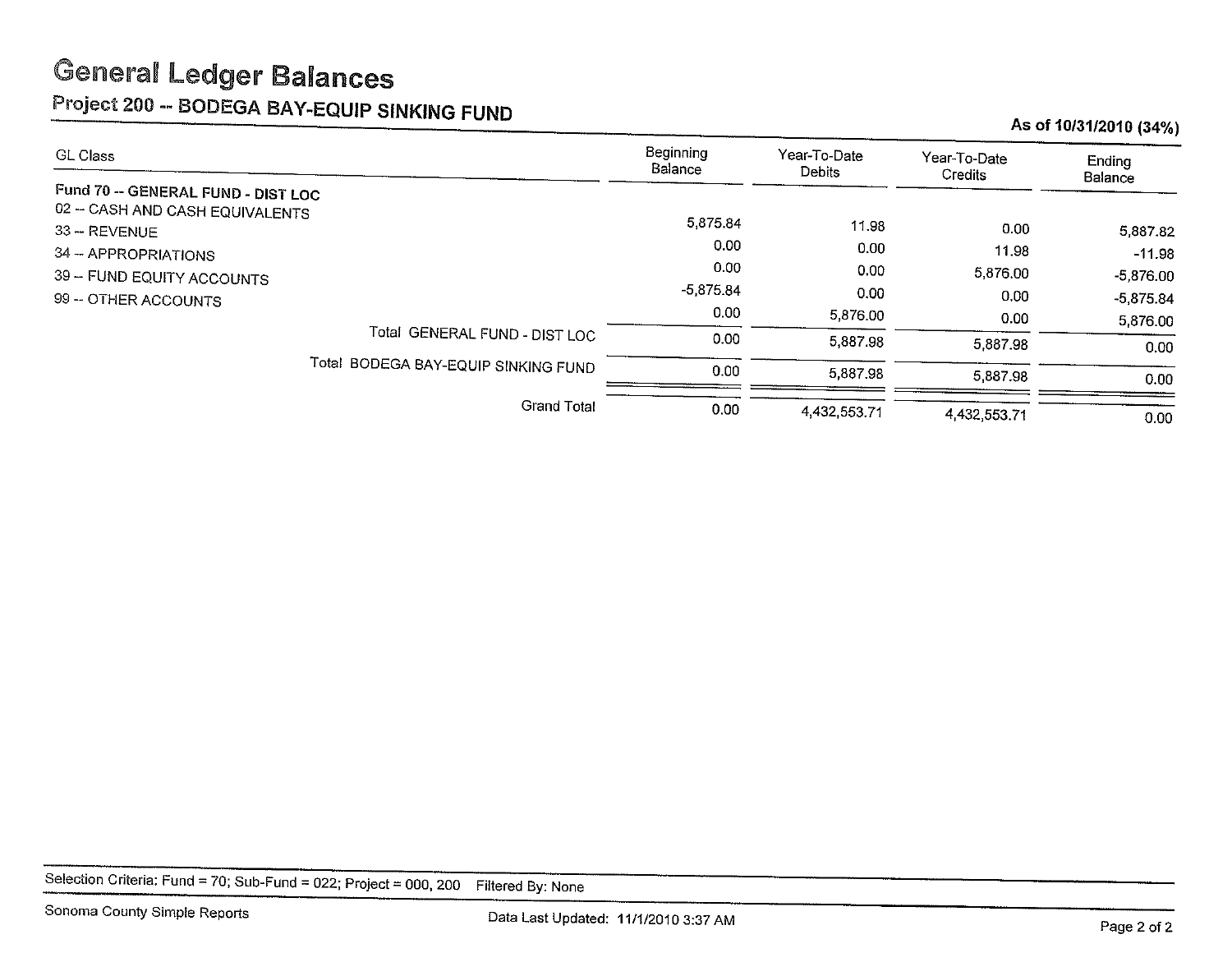# Index Code 726208 -- BOD BAY-EQUIP SINKING FUND As of 10/31/2010 (34%)

| Sub-Object                       | Budget        | MTD Actual   | Year-To-Date<br>Actual | Year-To-Date<br>Encumbrances | Remaining<br>Balance | Pct.<br>Exp. |
|----------------------------------|---------------|--------------|------------------------|------------------------------|----------------------|--------------|
| Revenues                         |               |              |                        |                              |                      |              |
| 1700 - INTEREST ON POOLED CASH   | 0.00          | 11.98        | 11.98                  | 0.00                         | $-11.98$             |              |
| <b>Total Revenues</b>            | 0.00          | 11.98        | 11.98                  | 0.00                         | $-11.98$             | $-$          |
| <b>Expenditures</b>              |               |              |                        |                              |                      |              |
| 8620 -- UNCLM-OT-WITHIN A FUND   | 5,876.00      | 0.00         | 0.00                   | 0.00                         | 5,876.00             | 0.0          |
| <b>Total Expenditures</b>        | 5.876.00      | 0.00         | 0.00                   | 0.00                         | 5,876.00             | 0.0          |
| Total Revenues Less Expenditures | $-5,876.00$   | 11.98        | 11.98                  | 0.00                         | $-5,887.98$          | 0.2          |
| Total BOD BAY-EQUIP SINKING FUND | $-5.876.00$   | 11.98        | 11.98                  | 0.00                         | $-5,887.98$          | 0.2          |
| <b>Grand Total</b>               | $-197.542.00$ | $-56,179.43$ | -430,595.79            | 0.00                         | 233,053.79           | 19.6         |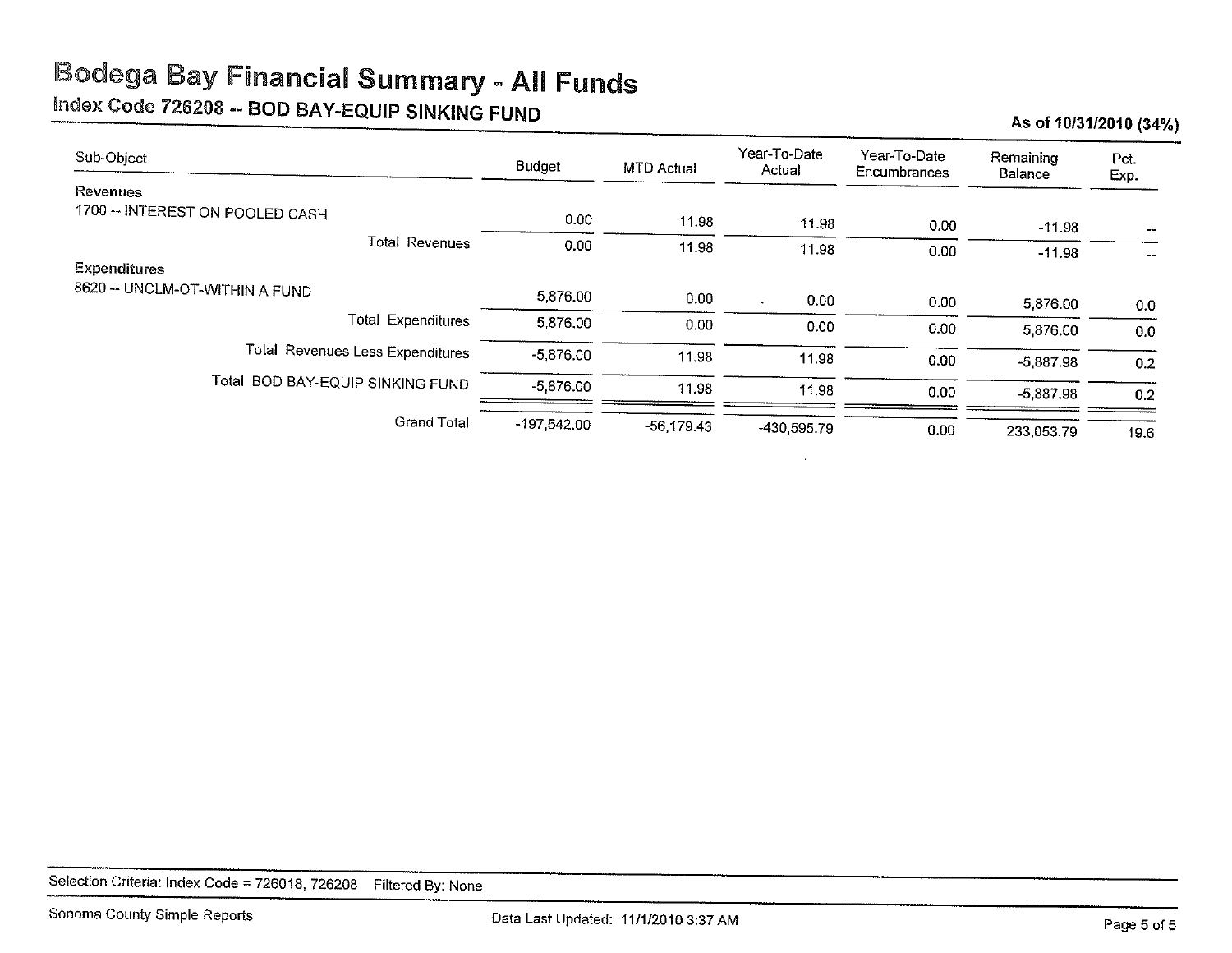## Bodega Bay Fire Protection District **11/4/2010** 11/4/2010 Invoice List

 $\mathbb{Z}^2$ 

| Vendor                                   | Vendor No | Invoice No    | Sub/Obj | Amount Dup  | Sec Doc No | Da                  |
|------------------------------------------|-----------|---------------|---------|-------------|------------|---------------------|
| AT&T                                     | 453931    | 9/17/2010     | 6040    | \$254.76    |            | 10/08/              |
| <b>AT&amp;T Long Distance</b>            | 453249    | 9/22/10       | 6040    | \$100.70    |            | 10/08/              |
| <b>AT&amp;T Mobility</b>                 | 453166    | 9/26/10       | 6048    | \$191.74    |            | 10/08/              |
| <b>B.R.M.S.</b>                          | 455224    | Nov 2010      | 5930    | \$11,393.63 |            | 10/20/              |
| <b>B.R.M.S.</b>                          | 455224    | 11/10         | 5932    | \$984.59    |            | 10/20/              |
| B.R.M.S.                                 | 455224    | 11/10         | 5910    | \$93.17     |            | 10/20/              |
| B.W.S. Distributors, Inc.                | 453391    | 97331377      | 6140    | \$337.55    |            | 10/08/              |
| <b>Bank of America</b>                   | 453370    | 10/8/10       | 6060    | \$25.00     |            | 10/07/              |
| <b>Bank of America</b>                   | 453370    | 10/8/2010     | 6400    | \$290.90    |            | 10/07/              |
| <b>Bank of America</b>                   | 453370    | 10/8/2010     | 7123    | \$325.00    |            | 10/07/              |
| <b>Bank of America</b>                   | 453370    | 10/8/2010     | 7121    | \$116.50    |            | 10/07/              |
| Bodega Bay Public Utilities District     | 453195    | 9/20/10       | 7390    | \$275.75    |            | 10/08/              |
| <b>Business Services Unlimited</b>       | 453711    | 10/14/10      | 6410    | \$20.75     |            | 10/20/              |
| CAL Pers 457 Plan                        | 453009    | 10/15/10      | 5910    | \$510.00    |            | 10/07/ <sup>-</sup> |
| CAL Pers 457 Plan                        | 453009    | 10/31/10      | 5910    | \$510.00    |            | 10/20/              |
| <b>CAL Pers Retirement</b>               | 453010    | 9/2010        | 5923    | \$15,531.66 |            | 10/08/1             |
| Chet & Frank Lambert, Inc.               | 453447    | 202295        | 7201    | \$838.73    |            | 10/20/1             |
| Chevron and Texaco Card Services         | 453634    | 10/1/10       | 7201    | \$251.02    |            | 10/08/1             |
| Comcast                                  | 453174    | 9/19/10       | 7320    | \$85.66     |            | 10/08/1             |
| Comcast                                  | 453174    | 9/21/10       | 6581    | \$99.95     |            | 10/08/1             |
| Compass Rose Gardening Svcs              | 453674    | $10 - 3 - 10$ | 6507    | \$650.00    |            | 10/20/1             |
| <b>EMSAR California</b>                  | 455189    | 16019         | 6261    | \$366.24    |            | 10/08/1             |
| <b>FASIS</b>                             | 453611    | 10/1/10       | 5940    | \$14,837.00 |            | 10/08/1             |
| Ferrellgas                               | 454042    | 10/10/10      | 7320    | \$762.75    |            | 10/20/1             |
| L.N. Curtis                              | 453325    | 1200447       | 6881    | \$327.00    |            | 10/08/1             |
| Larry D. Johnson                         | 454975    | 9/22/2010     | 6630    | \$235.00    |            | 10/08/1             |
| Life-Assist, Inc.                        | 453486    | 9/25/10       | 6261    | \$289.11    |            | 10/08/1             |
| Life-Assist, Inc.                        | 453486    | <b>vrs</b>    | 6261    | \$209.47    |            | 10/20/1             |
| Matheson Tri-Gas, Inc.                   | 455216    | 1763839       | 6261    | \$44.90     |            | 10/08/1             |
| Merrill, Arnone & Jones, LLP             | 453769    | 910120        | 6610    | \$798.00    |            | 10/20/1             |
| Myers Stevens & Toohey & Co., Inc.       | 455131    | 912300        | 5931    | \$135.00    |            | 10/20/1             |
| Occu-Med                                 | 453761    | 1010833       | 6654    | \$2,412.64  |            | 10/20/1             |
| P&W Service Center                       | 453163    | 45919         | 6159    | \$95.75     |            | 10/08/1             |
| Redwood Empire Disposal So Co Inc 453652 |           | 795567        | 7330    | \$396.08    |            | 10/08/10            |